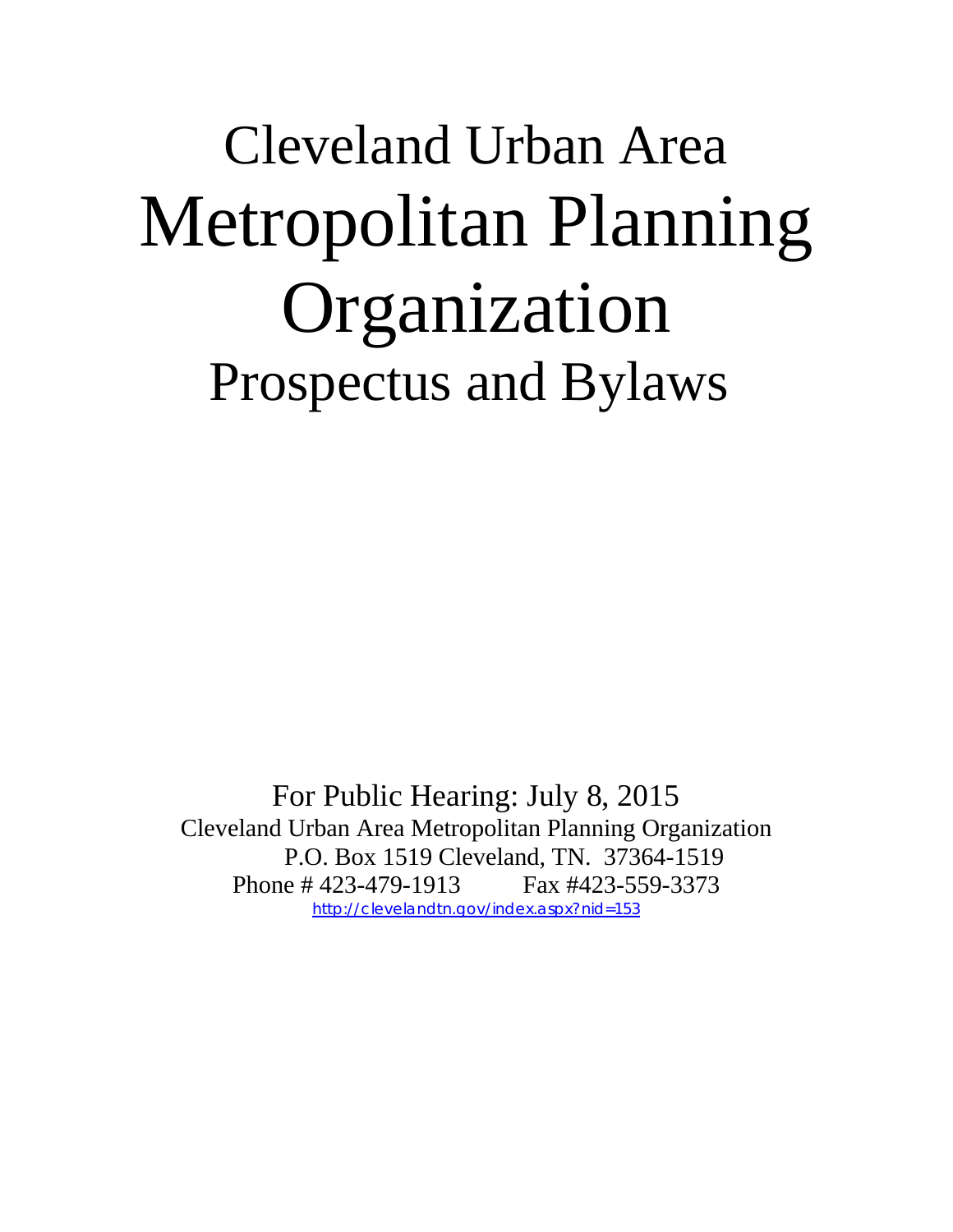#### **LEGAL PUBLICATION PUBLIC HEARING NOTICE**

The Cleveland Urban Area Metropolitan Planning organization (MPO), at its May 6, 2015 meeting, re-<br>leased draft revisions to the MPO's Prospectus and By-laws for public review and comment. The draft By-laws for public review and comment. The draft<br>revised Prospectus and By-laws are available for re-<br>view at Cleveland Public Library, the<br>Cleveland/Bradley Chamber of Commerce, the De-<br>velopment and Engineering Services website:

http://clevelandtn.gov/index.aspx?nid=153 **MPO** Coordinator Greg Thomas can be reached at<br>423-479-1913, or gthomas@clevelandtn.gov , for<br>questions regarding the Prospectus and By-laws.<br>The MPO will hold a public hearing on the Prospectus and By-laws revisions on July 8, 2015 at 11:00<br>a.m. The public hearing will be in the City Council meeting room, 2nd floor, 190 Church Street NE, Cleveland, TN. May 20, 2015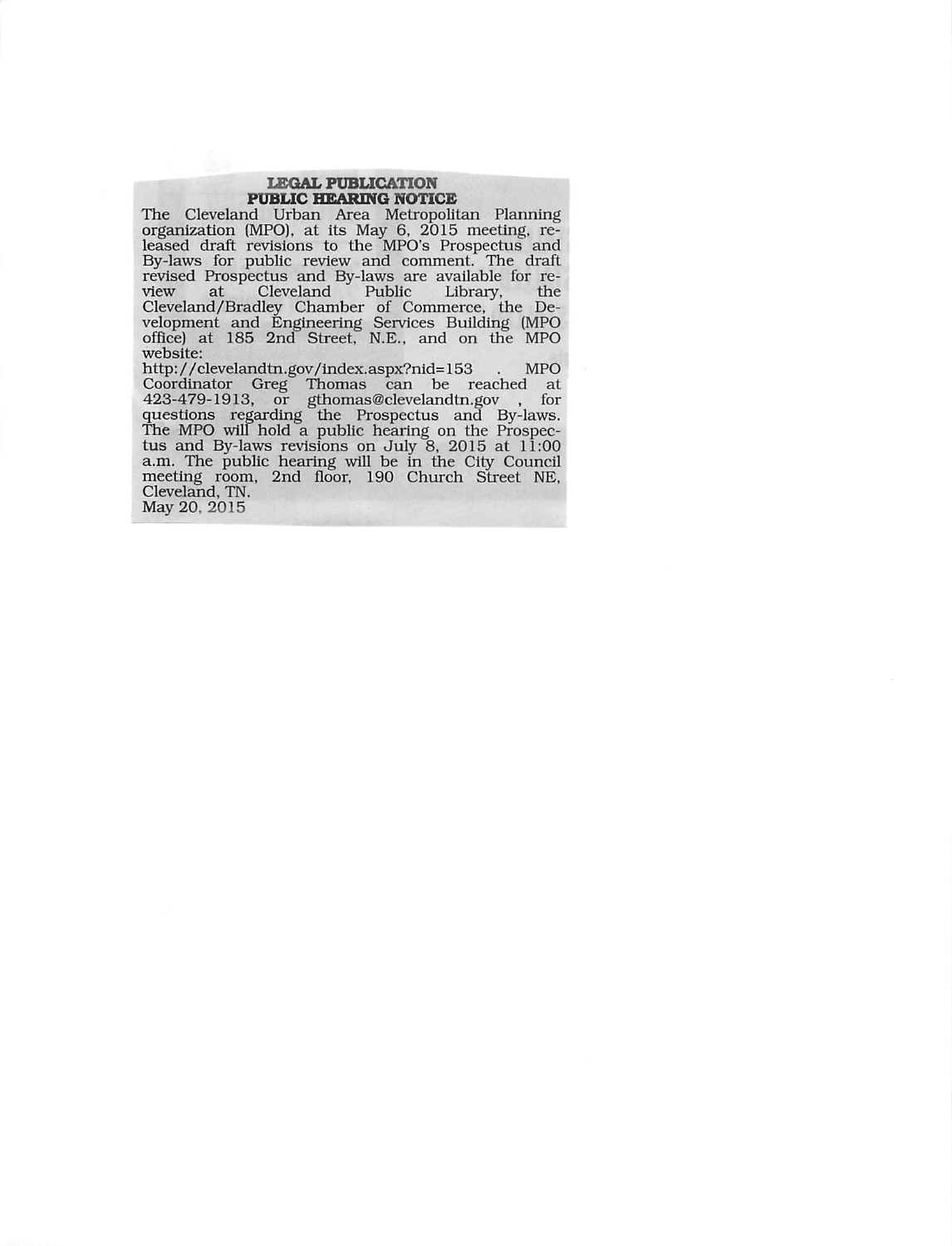# Cleveland Urban Area Metropolitan Planning Organization Prospectus and Bylaws

Amended: May 6, 2015 Cleveland Urban Area Metropolitan Planning Organization P.O. Box 1519 Cleveland, TN. 37364-1519 Phone # 423-479-1913 Fax #423-559-3373 http://clevelandtn.gov/index.aspx?nid=153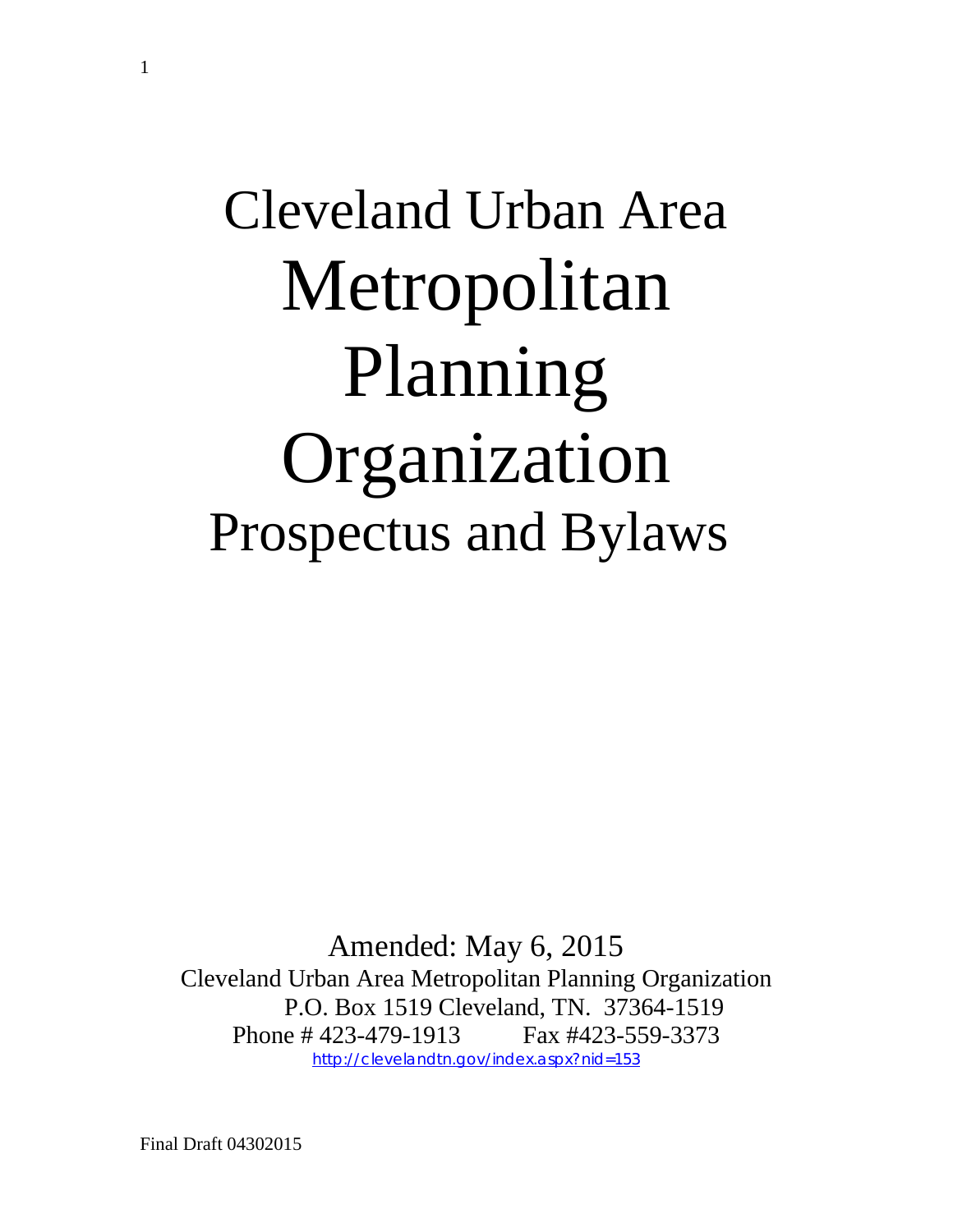#### **TABLE OF CONTENTS**

| <b>Chapter I:</b>                                          |         |
|------------------------------------------------------------|---------|
| <b>Introduction</b>                                        | Page 3  |
| <b>Chapter II:</b>                                         |         |
| <b>Organization and Management</b>                         | Page 4  |
| <b>Chapter III:</b>                                        |         |
| <b>Functional Responsibility of Participating Agencies</b> | Page 8  |
| <b>Chapter IV:</b>                                         |         |
| <b>Planning Process</b>                                    | Page 12 |
| Appendices:                                                |         |
| <b>Appendix A</b>                                          |         |
| <b>Executive Board Membership</b>                          | Page 15 |
| <b>Appendix B</b>                                          |         |
| <b>Technical Coordinating Committee Membership</b>         | Page 16 |
| <b>Appendix C</b>                                          |         |
| <b>ByLaws</b>                                              | Page 18 |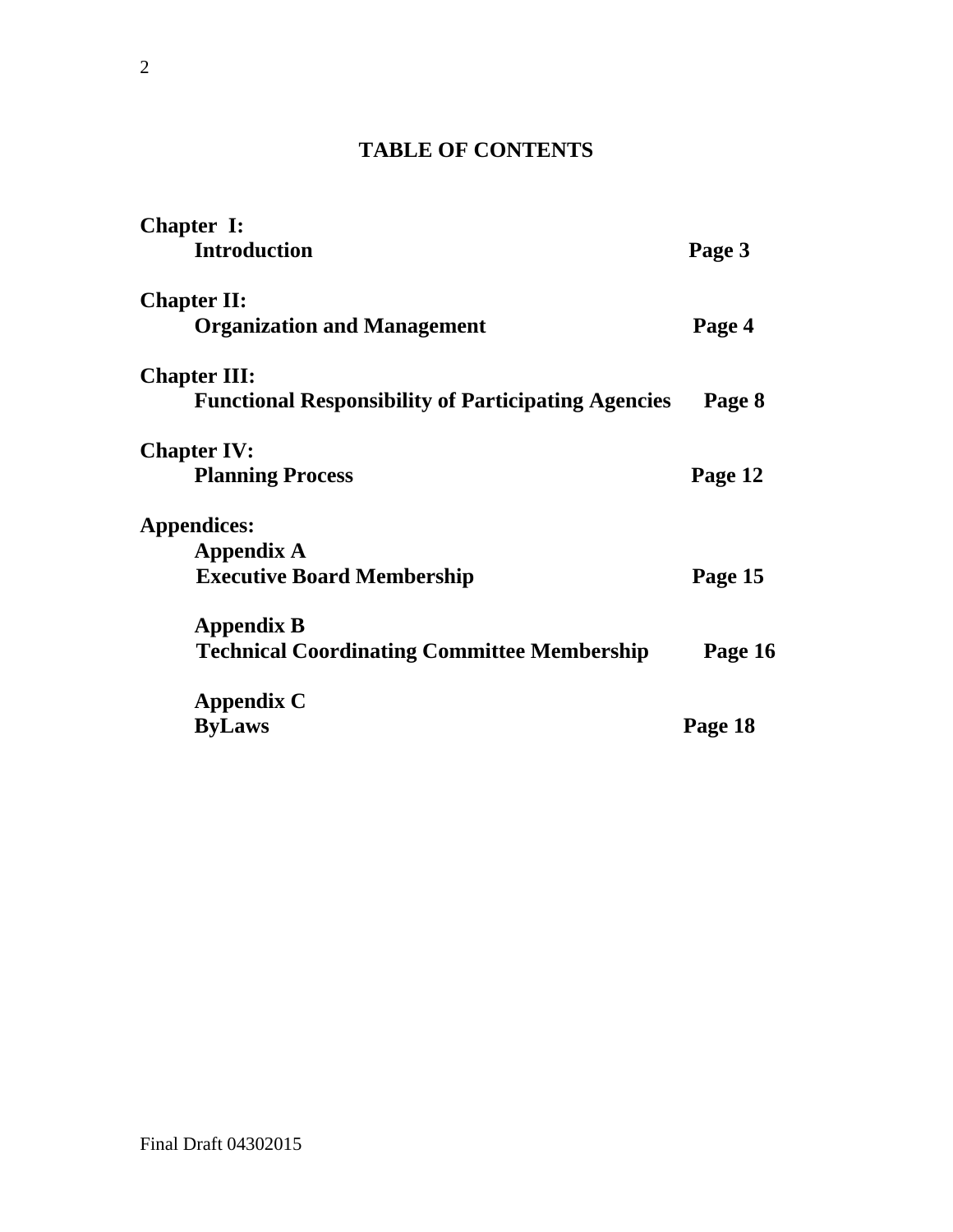#### **Chapter I Introduction**

#### **A. About the MPO, the Transportation Planning Process, and the Need for the Prospectus**

For several decades, federal transportation legislation has required fiscally constrained transportation planning for urbanized areas in excess of 50,000 in population through a Metropolitan Planning Organization (MPO) process. MPO planning extends to the area expected to be urbanized over the next 20 to 25 years. The MPO is responsible for preparing and maintaining metropolitan transportation planning documents, more specifically the UPWP, the Long Range Transportation Plan (LRTP), and the Transportation Improvement Program (TIP). Based on these documents, Federal transportation funds are allocated, including transit funds and funds for transportation alternatives. The MPO is responsible for developing a long range transportation plan (LRTP) and a transportation improvement program (TIP) for the metropolitan planning area, in cooperation with the state and affected transit operators and the public. Projects in the cost-constrained long-range transportation plan must be programmed in the transportation improvement program (TIP) in order to be funded and advanced through the environmental, design, right-of-way, and construction phases.

The metropolitan transportation planning process shall be continuous, cooperative, and comprehensive, and provide for consideration and implementation of projects, strategies, and services that address the following factors:

(1) Support the economic vitality of the metropolitan area, especially by enabling global competitiveness, productivity, and efficiency;

(2) Increase the safety of the transportation system for motorized and nonmotorized users;

(3) Increase the security of the transportation system for motorized and nonmotorized users;

(4) Increase accessibility and mobility of people and freight;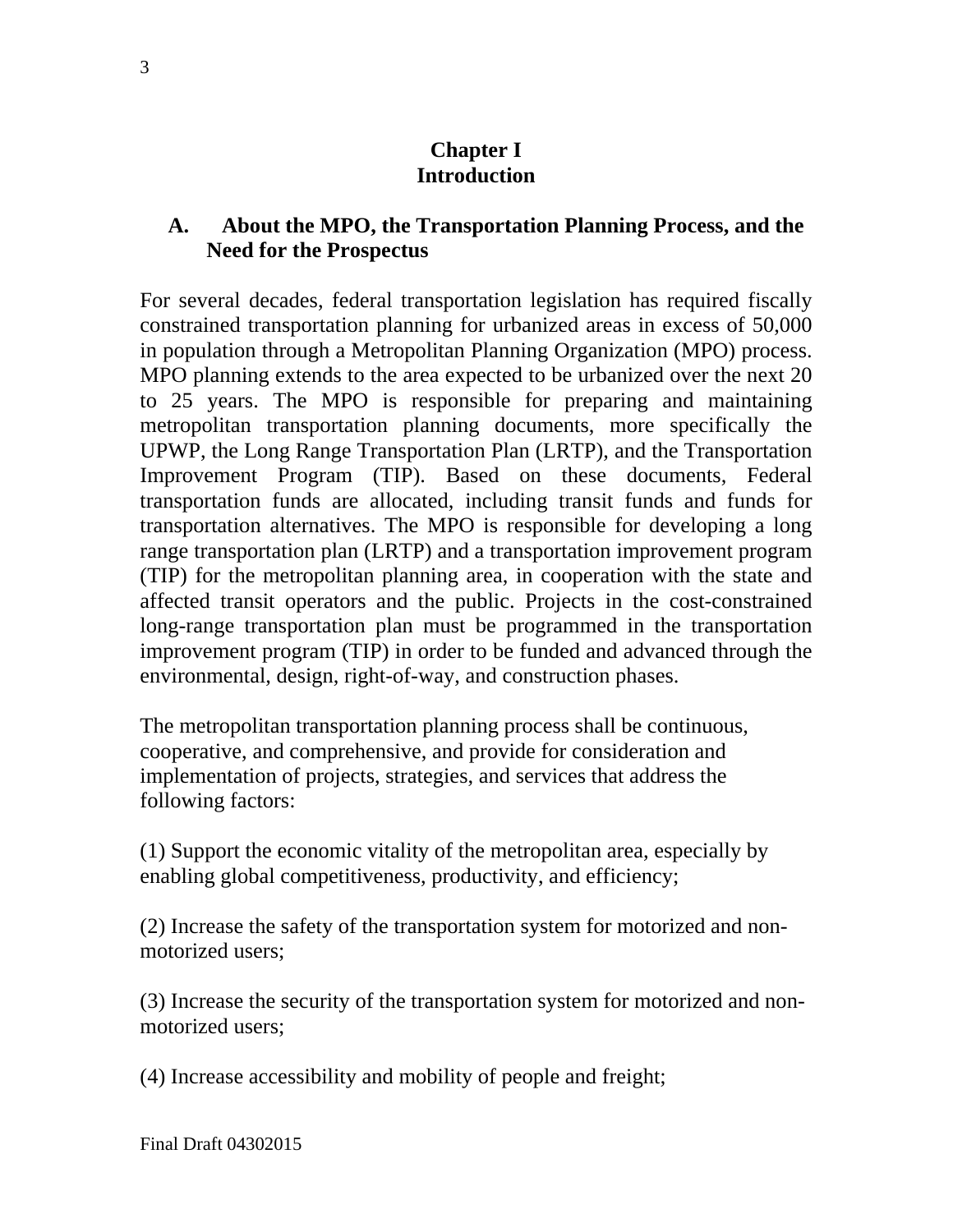(5) Protect and enhance the environment, promote energy conservation, improve the quality of life, and promote consistency between transportation improvements and State and local planned growth and economic development patterns;

(6) Enhance the integration and connectivity of the transportation system, across and between modes, for people and freight;

(7) Promote efficient system management and operation; and

(8) Emphasize the preservation of the existing transportation system.

The Cleveland Urban Area Transportation Planning Prospectus outlines the organization and procedures for transportation planning in the Cleveland Area, including the mutual responsibilities of various entities in carrying out the planning process.

#### **B. Significant Transportation Issues Facing the Area**

As the Cleveland area continues to grow, new transportation issues will continue to develop. The Metropolitan Planning Organization (MPO) is the forum where member jurisdictions cooperatively resolve these issues.

Some of the significant issues facing the area are: 1) Balancing the needs and requirements of all the various modes of travel (e.g., transit, private automobile, bicycle/pedestrian); 2) maintenance of transportation facilities and preserving their capacity; and 3) transportation safety . MPOs are responsible for coordinating a regional transportation planning program for allocating funding for the implementation of transportation projects and services; and for effectively managing new and existing transportation facilities.

#### C. **Organization Name**

The name of the regional transportation planning organization created under this Prospectus shall be the Cleveland Urban Area Metropolitan Planning Organization (CUAMPO).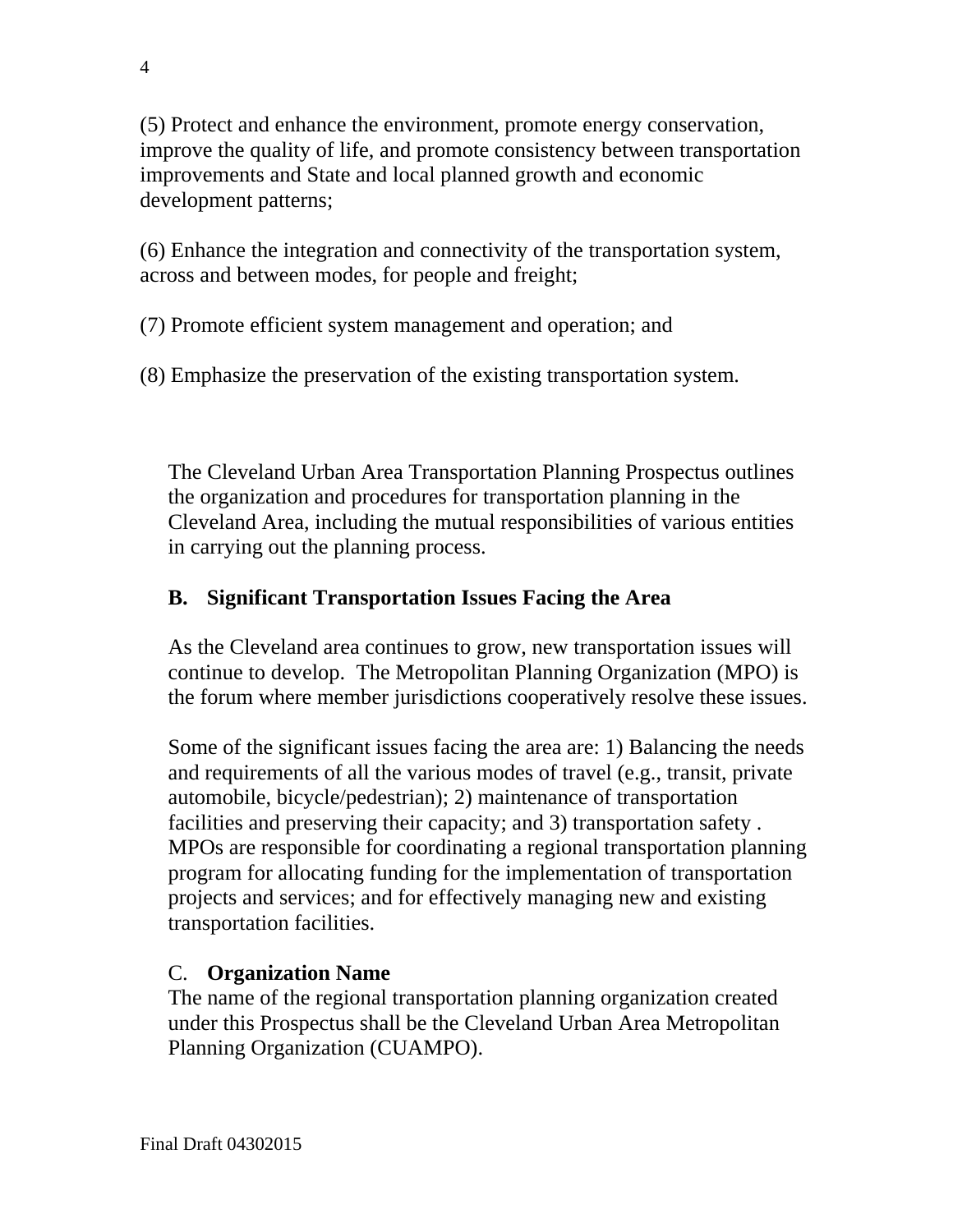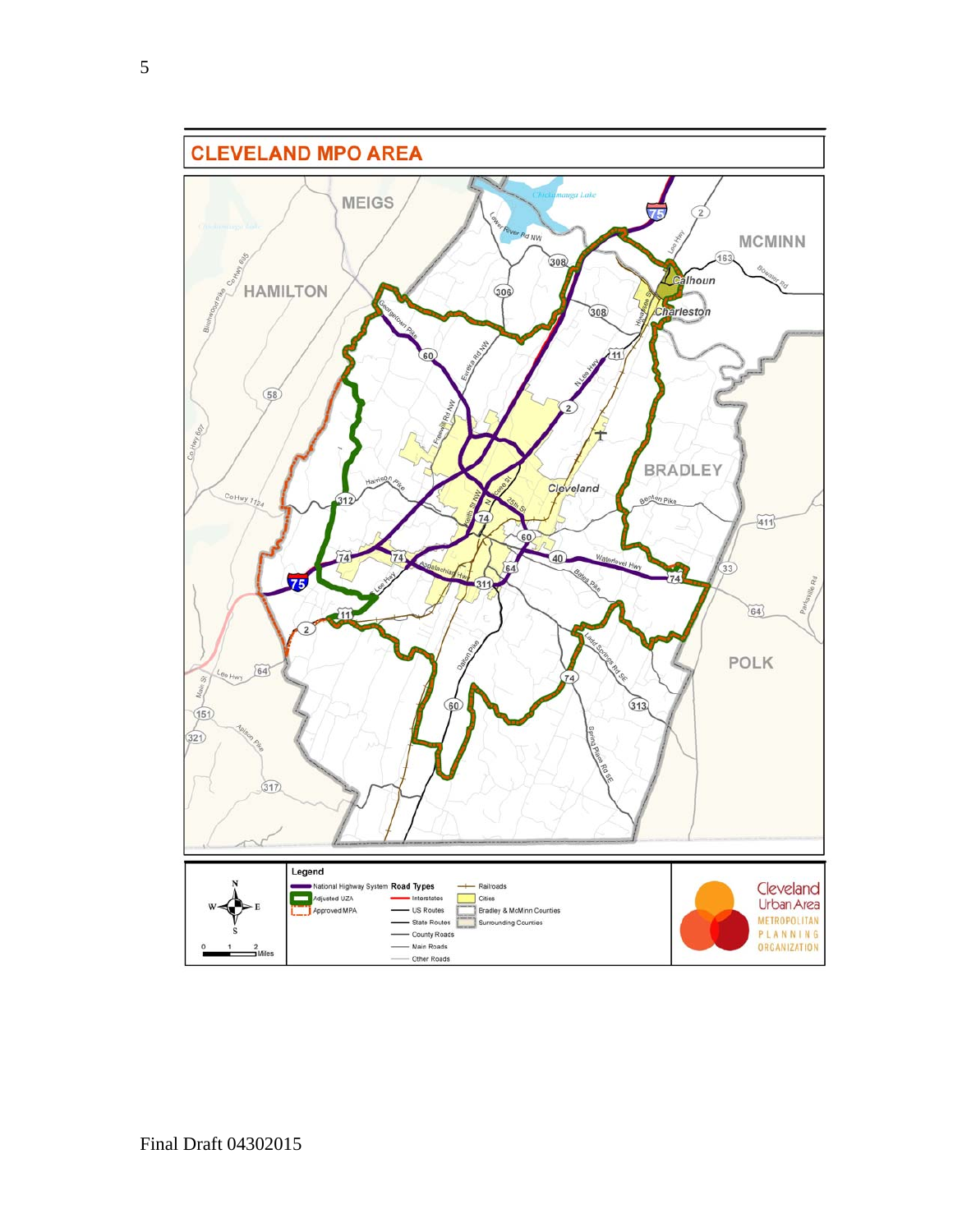#### **Chapter II Organization and Management**

#### **A. Metropolitan Planning Organization (MPO) Executive Board and the MPO Structure**

The Cleveland Area Transportation Planning process will function under the organizational structure described below for the Cleveland Urban Area Metropolitan Planning Organization:



#### **MPO Organizational Structure**

The metropolitan planning organization structure places responsibility for policy direction with the Executive Board, which constitutes the forum for cooperative decision-making by principal elected officials of general purpose local government. Membership of the Executive Board is attached as APPENDIX A. Final responsibility for transportation planning and programming is vested with the Executive Board, which may act without recommendation of the Technical Coordinating Committee, provided a reasonable time has been afforded to the Committee for a recommendation (such opportunity may not exist in the case of a specially called meeting).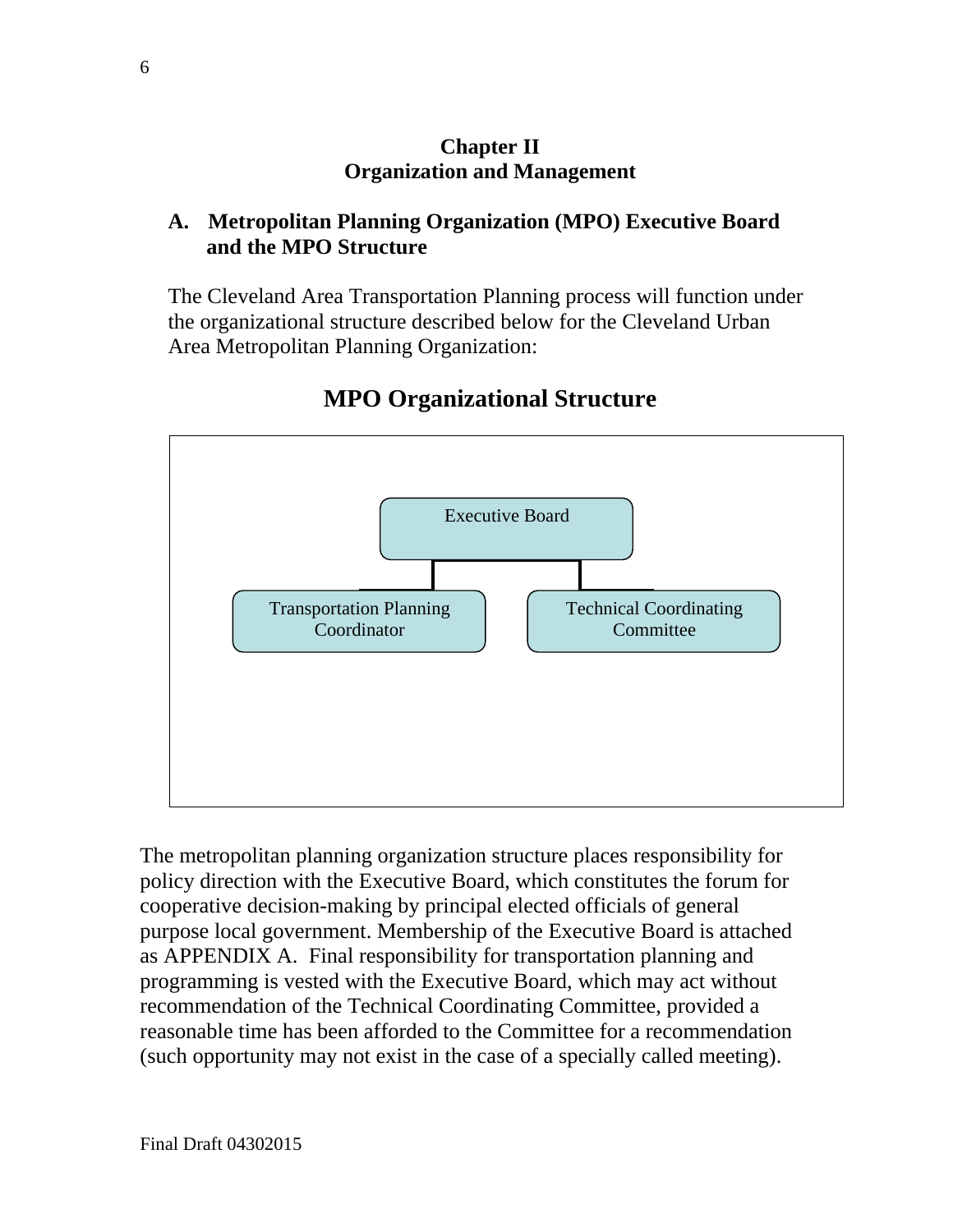The Executive Board may adopt Bylaws and Rules governing meeting process and procedure for itself and any committees of the Metropolitan Planning Organization. The Bylaws are attached as APPENDIX B.

The Executive Board shall meet as required to set policy controlling the transportation planning process and maintain certification. Normal business of the MPO shall be conducted in regularly scheduled meetings but the Executive Board shall have the ability to hold specially called meetings, in order to address transportation planning matters of particular urgency. The MPO shall act to promote awareness of transportation planning among the public and among other bodies responsible for other aspects of planning having transportation implications. The Executive Board is to conduct business generally in accordance with Robert's Rules of Order and as further described in APPENDIX B.

In order to function properly the Executive Board establishes another committee for routine administration and technical evaluation of transportation activities, and this committee is called the Technical Coordinating Committee.

#### **B. The Technical Coordinating Committee**

The Technical Coordinating Committee (TCC) consists of the administrative and technical leadership of functional agencies, authorities, commissions, departments, divisions and bureaus of the entities comprising the Executive Board. Organizations not represented on the Executive Board may also serve on the TCC, such as the Chamber of Commerce.

Unless the position is otherwise filled by another person as determined by majority vote of the MPO Executive Board, the Chairman of the TCC is the Public Works Director for the City of Cleveland. The Chairman of the TCC, along with the Transportation Planning Coordinator, shall be jointly responsible for insuring the coordination, direction, and supervision of the transportation planning process that is carried out within a broad policy framework adopted by the Executive Board. The TCC refines the broad policy from the Executive Board and works with its Chairman and Transportation Planning Coordinator to insure implementation. Each participating agency responsible for program development and project implementation will prepare its respective program documentation and project schedules for consolidation by the Transportation Planning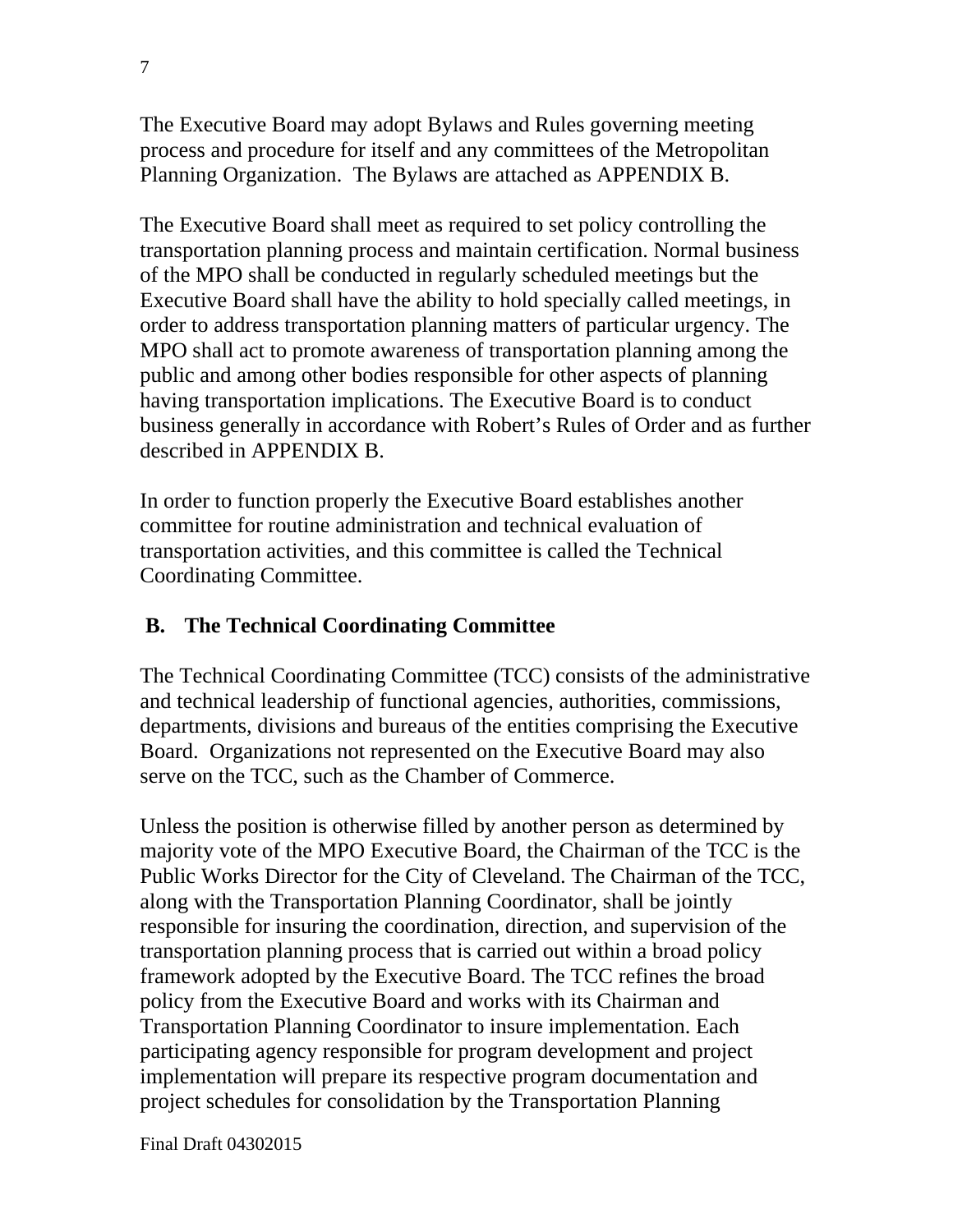Coordinator, and subsequent review by the TCC and approval by the Executive Board.

The members of the TCC, by virtue of their position, disseminate transportation planning policy procedures and schedules to respective agency professionals for application. The TCC, as a group, receives plans, programs and transportation documentation for prior review and recommendation to the Executive Board for action. The TCC may appoint ad-hoc subcommittees as needed to organize, coordinate, evaluate and document transportation planning, programming and reporting requirements necessary for orderly program implementation and certification. Membership of the TCC is attached as APPENDIX C.

Unless the position is otherwise filled by another person as determined by majority vote of the MPO Executive Board, the TCC Vice-Chairman is the Director of Development and Engineering Services for the City of Cleveland. The Vice-Chairman is to preside at the TCC meeting in the event that the Chairman is absent. In the event neither officer is present, the Chairman's representative or the Vice-Chairman's representative shall preside.

The TCC shall meet as required to achieve coordination in the transportation planning, programming, and implementation process. The TCC Chairman may appoint as necessary ad-hoc committees to organize, coordinate, evaluate, and document transportation planning, programming, and reporting requirements necessary for orderly program implementation and certification. The TCC is to generally conduct its business in accordance with Robert's Rules of Order. A quorum for the conduct of TCC business shall be six (6) members.

#### **C. Citizen Involvement**

Rather than a single citizen advisory group, mechanisms are to be provided for citizen involvement in specific phases of the planning process. Opportunity for citizen participation will occur both in instances of the broad overall transportation planning program, as well as in decisions regarding specific projects, such as programming and preliminary design review. The TCC will recommend, and the Executive Board will adopt, with or without modification, particular procedures for each of these phases.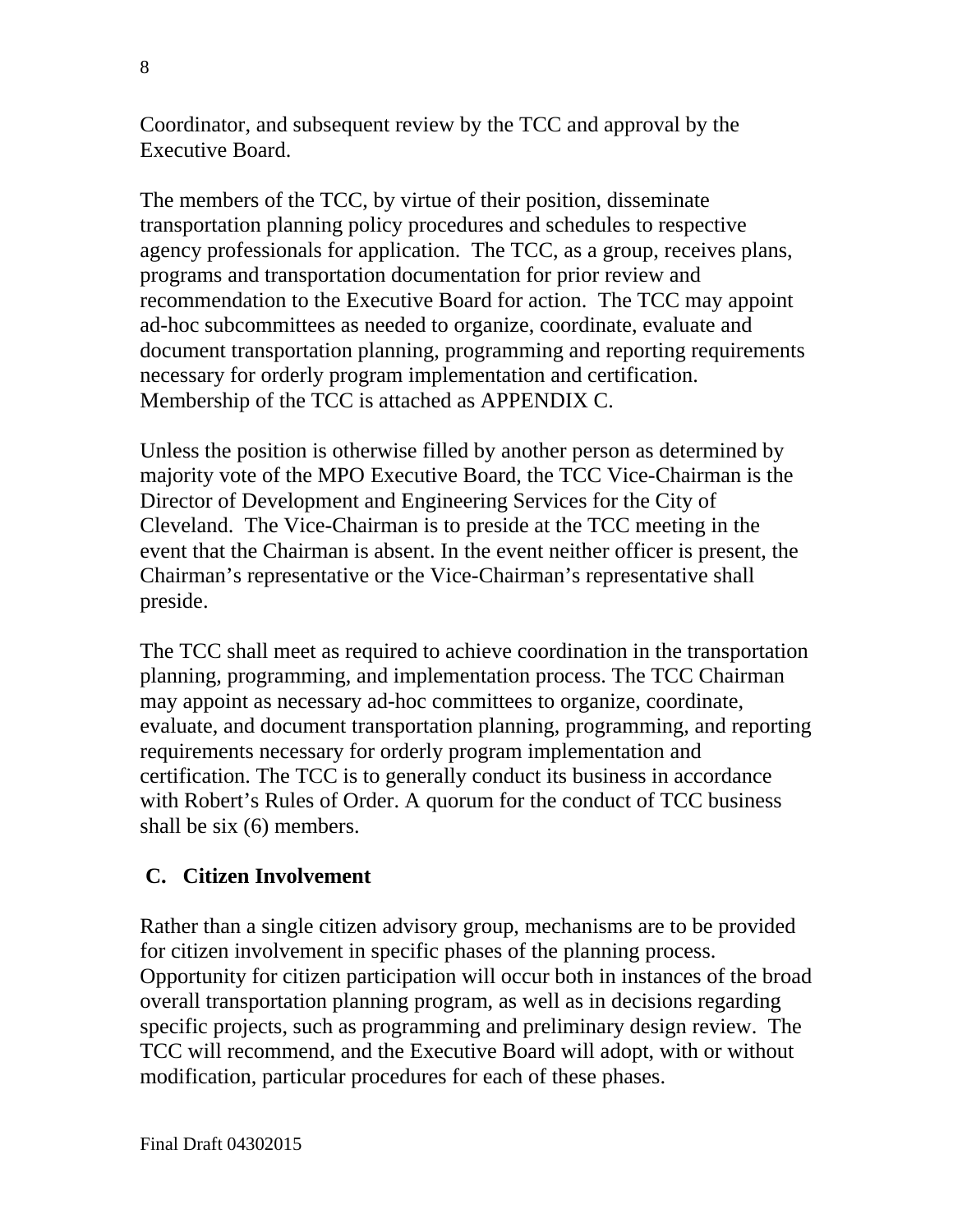To ensure the greatest opportunity for public involvement throughout the planning process, the MPO will prepare and maintain a Citizen Participation Plan that provides for complete information, timely public notification, full public access to key decisions, and supports early and continuing involvement of the public.

#### **D. Transportation Planning Coordinator**

The Planning Director of the City of Cleveland shall serve as the Transportation Planning Coordinator (TPC). Supervision of the MPO transportation planning staff and coordination of transportation planning activities of participants in the Cleveland Area Transportation Planning Process, to assure consistency, are the responsibility of the TPC.

The Executive Board adopts broad policy providing the framework for TCC actions. The Transportation Coordinating Committee refines this broad policy direction and works with the TPC to insure implementation of the Boards direction. The Transportation Planning Coordinator, along with the Chairman of the TCC, shall be jointly responsible for insuring the coordination, direction, and supervision of the transportation planning process. The Transportation Planning Coordinator shall take her/his direction from, and be accountable to the Executive Board and effectuate this direction through the MPO Technical Staff, TCC or Study Committees as applicable.

#### **E. Procedure for Management Coordination**

The Transportation Planning Coordinator is responsible for on-going coordination of the Cleveland Area Transportation Planning Process. Executive Board direction and guidance is disseminated to the Coordinator and the TCC, with subsequent action being delegated to the local planning staffs or study subcommittees as appropriate. Required actions resulting from individual agency requests and/or legislative mandate are initiated, by the responsible participating agency representative of the TCC or his designated representative. Any action initiated shall be consistent with Unified Planning Work Program Tasks or amendment thereof. The TCC is responsible for inter-agency coordination. The Transportation Planning Coordinator and staff have the responsibility for scheduling and coordination meetings, the assembly of required data, preparation of meeting agendas, recording proceedings of meetings and dissemination of proceedings. The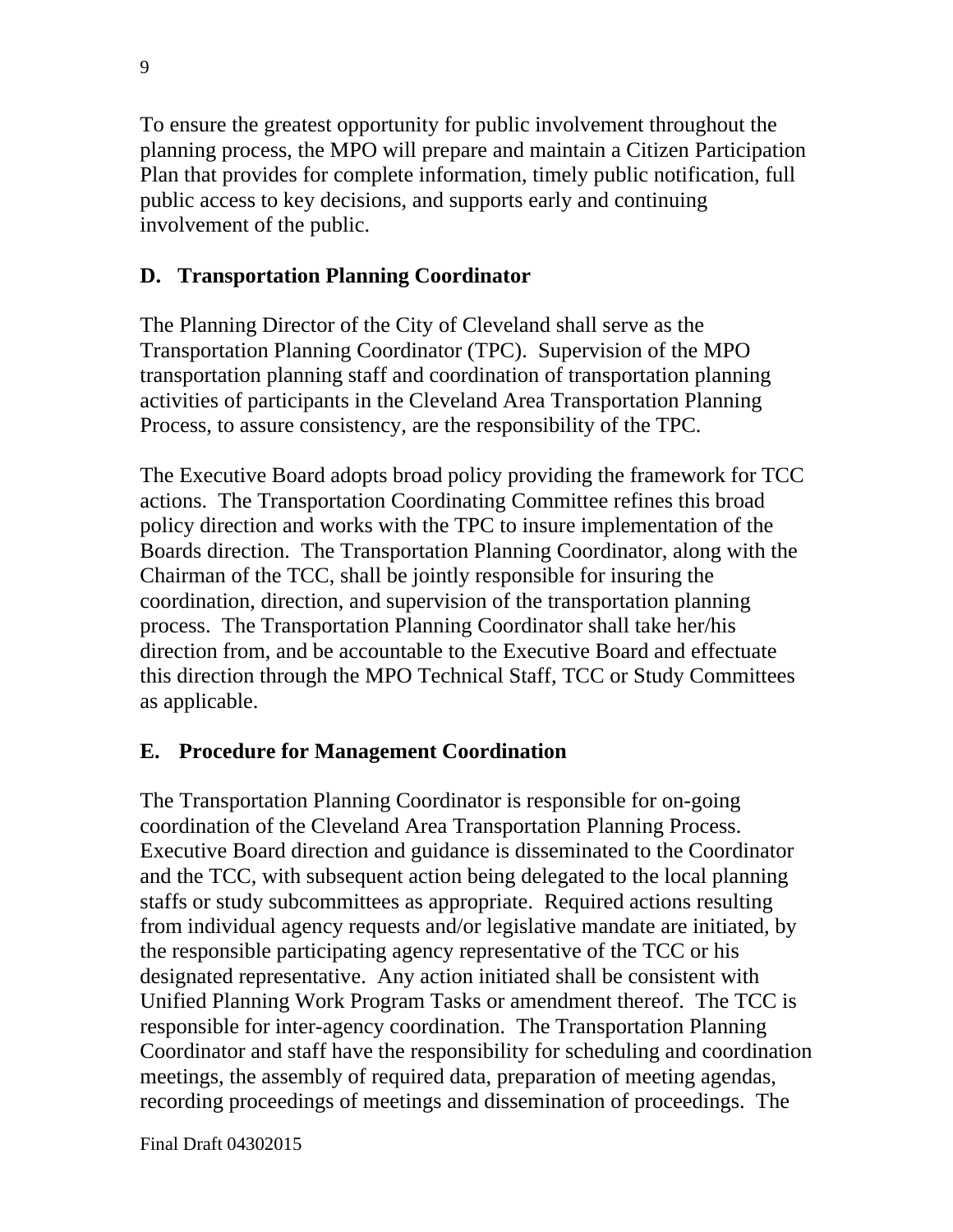TPC distributes meeting notices and agendas in advance of scheduled meetings.

Regular meetings of the TCC will be held on the same day as the regular meetings of Executive Board, unless no items are scheduled for consideration. Both the Executive Board and the TCC may have called meetings as necessary to carry out their work. Executive Board regular meetings will be held according to the schedule adopted each year in the MPO Annual Meeting, and these meetings may be cancelled if there is no business to conduct. Generally speaking, the Executive Board meets on the first Wednesday of every other month (second Wednesday if the first was in a holiday week) with one additional meeting for year-end business. Interagency staff coordination is achieved on an informal and as-needed basis, with work schedules being established by mutual agreement as required to accomplish planning programming and implementation schedules.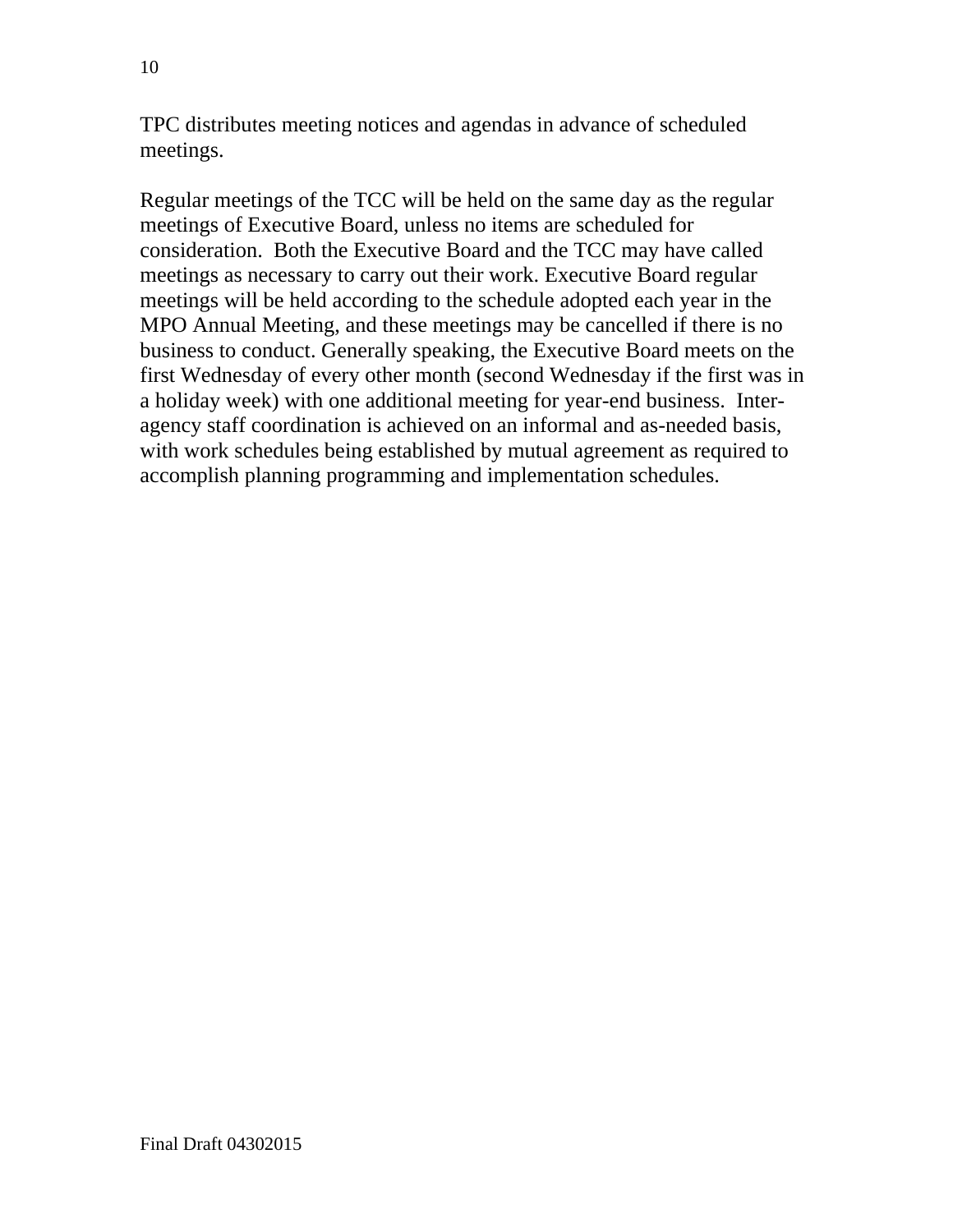#### **Chapter III Functional Responsibility of Participating Agencies**

#### **A. Participating Agencies**

#### **1. Federal**

#### **a. Federal Highway Administration**

The Federal Highway Administration, U.S. Department of Transportation, is responsible for administering all Federal-aid highway monies available for highway planning and implementation pursuant to the provisions of Title 23, United States Code. The Federal Highway Administration is responsible, through its State Division Office, for issuing to the State all regulations and guidelines relative to expenditure of Federal-aid highway monies; and exercising fiscal control of all Federal-aid highway expenditures through annual audit.

The Federal Highway Administration provides a degree of liaison between MPOs, state transportation agencies, and other Federal modal agencies. A representative of the Federal Highway Administration Division office is represented on the Cleveland MPO's TCC as a non-voting member.

#### **b. Federal Transit Administration**

The Federal Transit Administration, U.S. Department of Transportation, is responsible for administering all Federal-aid monies available through grant allocation for public transportation planning, capital improvement, demonstration and operations, pursuant to the provisions of Title 49, United States Code. The Federal Transit Administration, through the Regional Office, is responsible for issuing to all grant recipient agencies and public transportation operators regulations and guidelines relative to expenditure of Federal Transit funds, monitoring public transportation planning and demonstration projects, and exercising fiscal controls. A representative of the Federal Transit Administration is represented on the Cleveland MPO's TCC as a non-voting member

#### **c. Other Federal Agencies**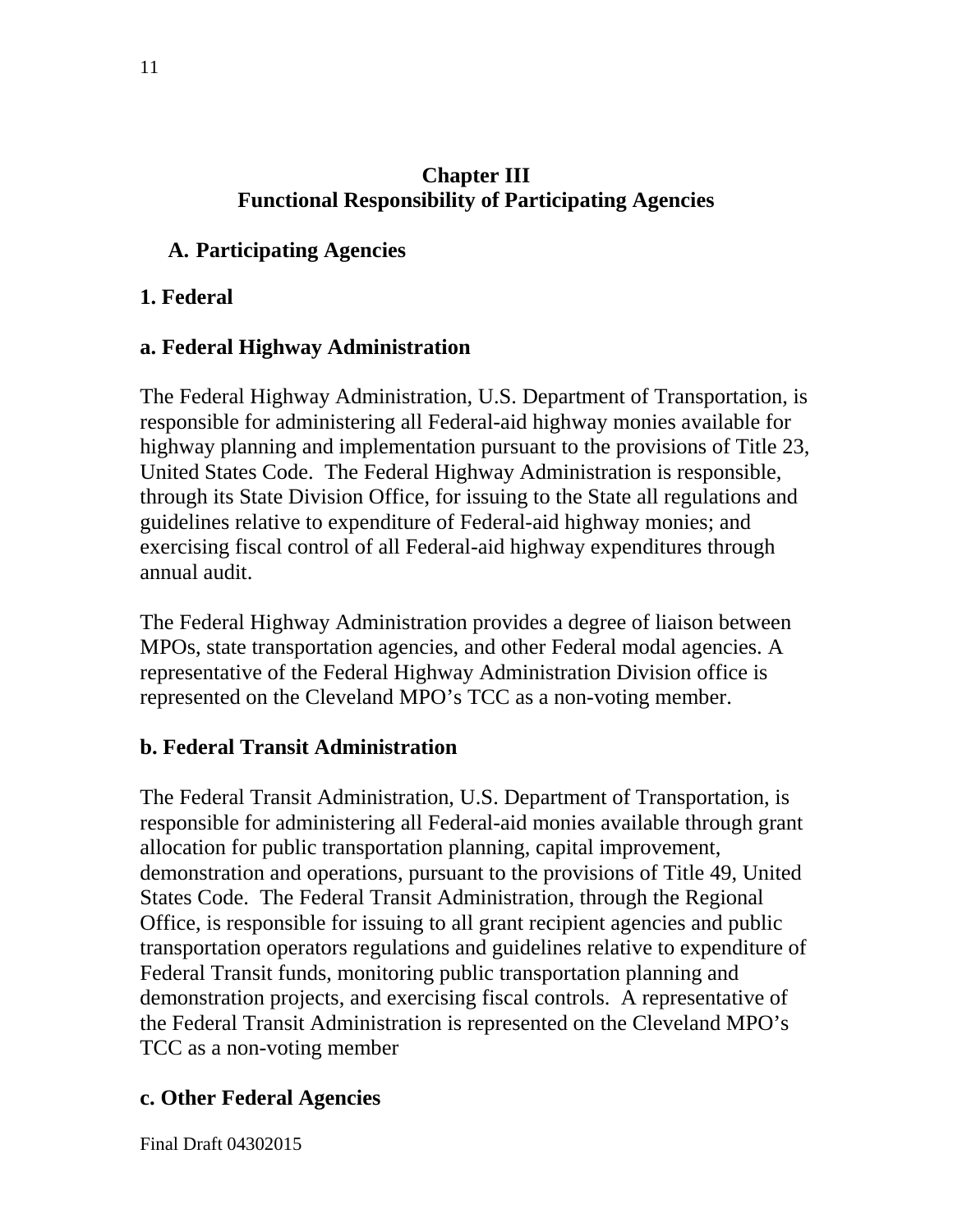Other Federal agencies such as the Federal Aviation Administration, U.S. Army Corps of Engineers, Federal Railroad Administration, and Environmental Protection Agency may provide the Cleveland Area MPO with review and advisory assistance on an as needed basis.

#### **2. State -- Tennessee Department of Transportation**

The Tennessee Department of Transportation is responsible for preparation of long-range, coordinated, statewide transportation plans; development of data collection program relative to all transportation modes and needs; encouragement and promotion of the development of transportation systems embracing various modes of transportation in a manner that will serve the State and local communities effectively and efficiently; and cooperation with local government in the development of long-range transportation plans.

The MPO and State Department of Transportation must cooperate and coordinate their respective actions and programs very closely. The Department discharges its legislated and delegated responsibility as follows:

#### **a. TDOT Long-Range Planning Division**

The Long-Range Planning Division is responsible for ensuring that any program or project involving state or Federal funds or aid is based on a continuing comprehensive transportation planning process carried on cooperatively by the state and local communities. The Long-Range Planning Division is also responsible for the ongoing data collection program which provides inventories of all transportation modes and needs; development of transportation plans, needs and programs; administering and conducting, transportation research programs; and liaison between the TDOT and FHWA. Within the Long Range Planning Division, the Office of Community Transportation (OCT) gives TDOT a thorough understanding of local communities and the various transportation planning documents and policies in place. The office is comprised of two sections, Community Planning and Regional Planning. The OCT's mission is to coordinate the state's transportation planning, local land use decisions, and community visions to guide the development of a safe and efficient statewide transportation system.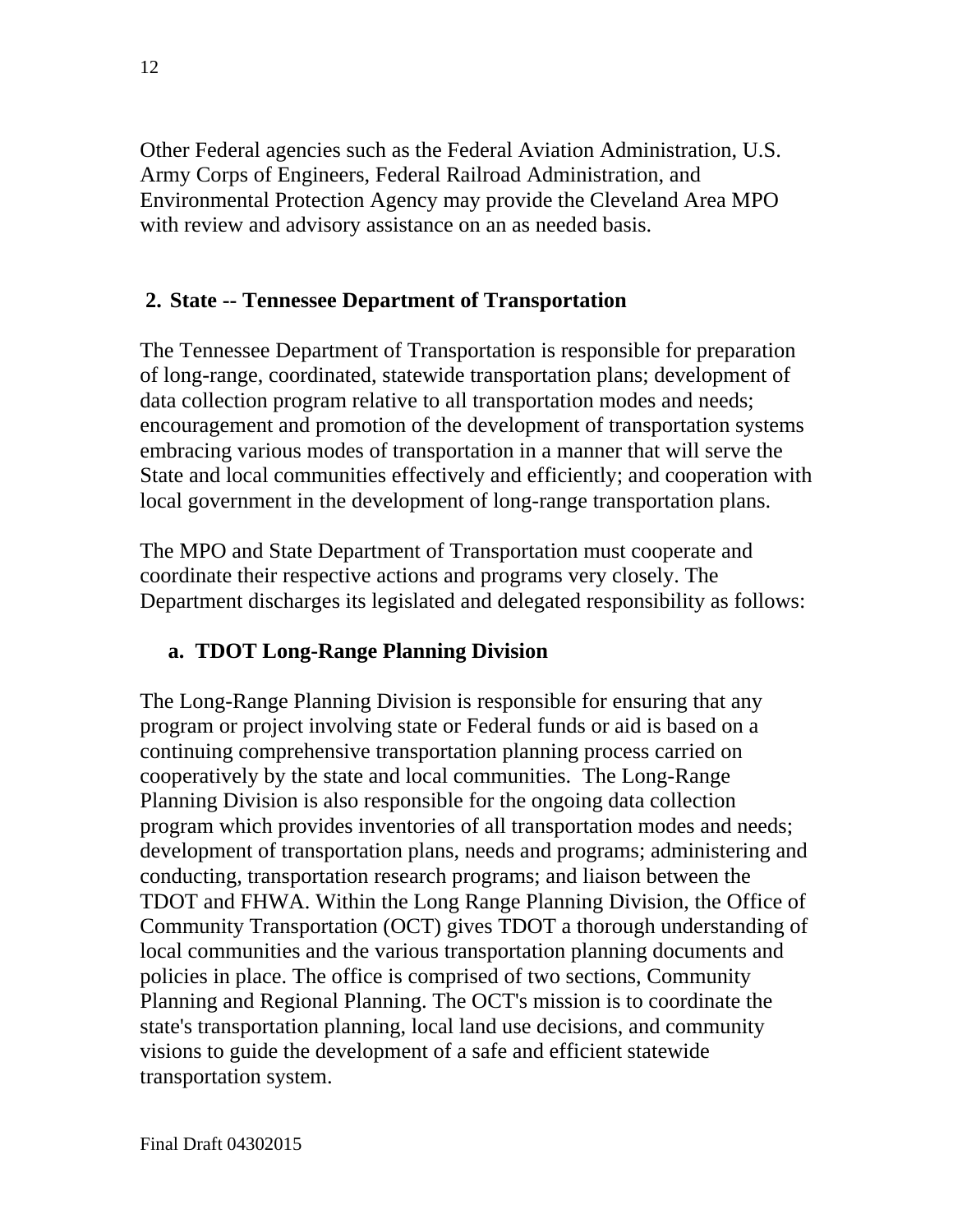#### **b. TDOT Strategic Transportation Investments Division**

The Strategic Transportation Investments Division is under the TDOT Engineering Bureau. The Strategic Transportation Investments Division provides strategic support for projects that addresses safety, congestion, and economic development needs across the state. This includes Expedited Project Delivery (EPD) whose goal is to address the immediate issues on the highway system and propose the proper solution. The Division will also conduct operational analysis of non-highway transportation projects as they impact the highway system. Investments relates to the work of this division in determining what new commitments (i.e. investments) TDOT will be making. This process includes the new "Needs Assessment Process" which will determine the appropriate level of study and Project Prioritization (DL3) which uses technical data, schedule and cost to provide a prioritized list of major projects to assist in the development of the 3-year Multimodal Transportation program.

#### **c. TDOT Multi-modal Transportation Resources**

The Division of Multimodal Transportation Resources includes Public Transportation; Rail and Waterways; Bicycle and Pedestrian Programs; Rail Inspection and Safety; and the Section 130 Rail-Highway Grade Crossing Program. The Division administers state and federal grant programs for public transportation. On rail and water transportation, inspects railroads and rail crossings for safety, provides safety upgrades at key highway-rail crossings. The Division's Bicycle and Pedestrian Program provides coordination with TDOT resurfacing projects, awards the Multimodal Access Grants to local communities and serves as a liaison between TDOT and with bicycle and pedestrian stakeholders. The mission of the Division of Multimodal Transportation Resources is to enable the safe and efficient movement of people and goods by fostering a robust multimodal transportation system, including public transit, bicycle/pedestrian facilities, railroads, and navigable waterways. The Division is to provide support to alternative transportation providers through grant management and to promote a public private partnership in transportation to engender economic development and environmental quality. This Division includes the Office of Passenger Transportation which is responsible for public transportation, planning and promotion, research and technical assistance. The Division includes the Office of Freight and Rail Transportation which is responsible for funding of rail, track improvements, and waterways assistance. The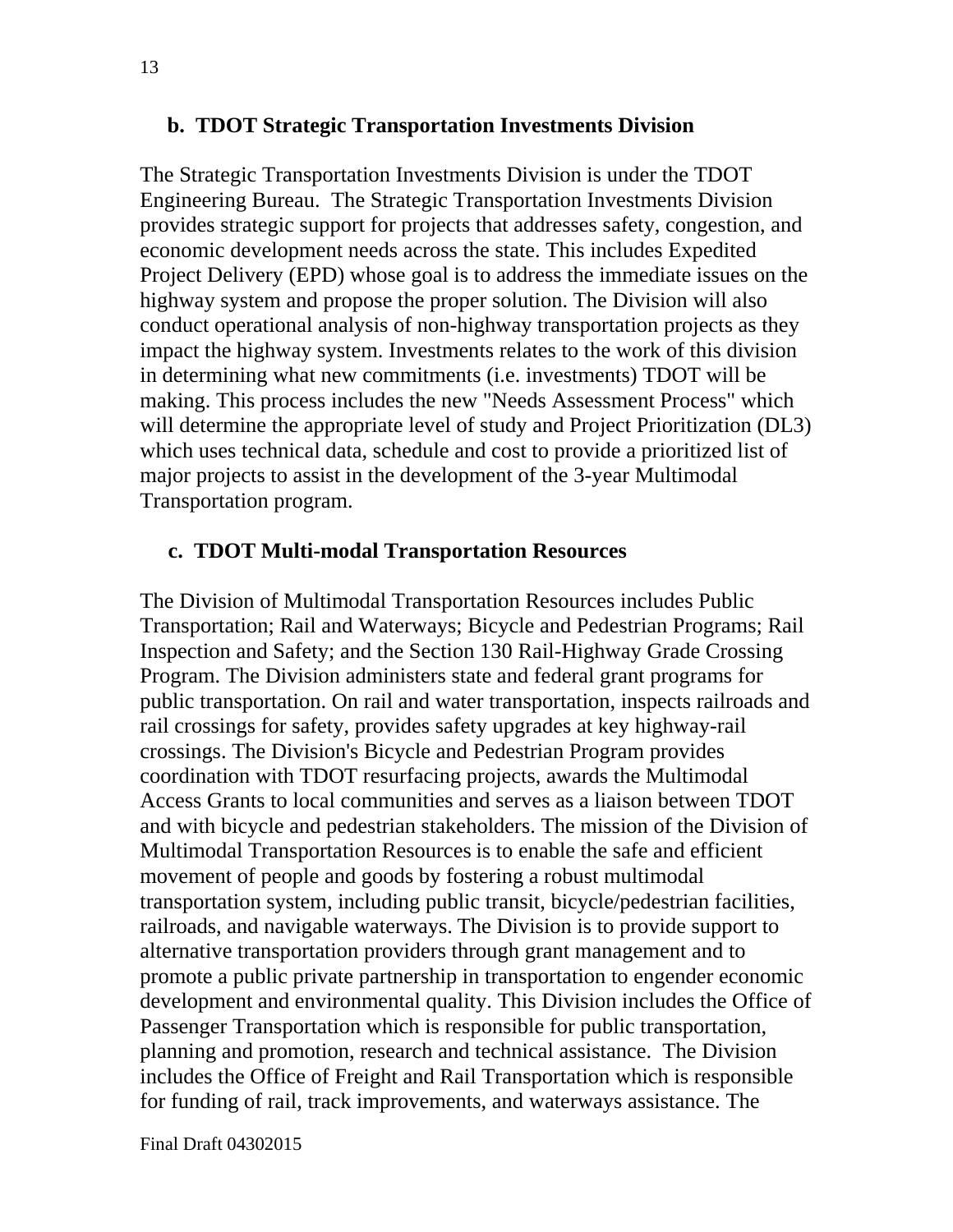Division also includes the Rail Regulatory and Safety office which is responsible for track crossings and rail inspections.

#### **d. TDOT Program Development and Project Management Divisions**

The Program Development Division is responsible for developing and implementing TDOT's highway programs. The State Transportation Improvement Program is compiled and administered through this division. It establishes and maintains a schedule of development on all highway improvements, except for those managed through the Project Management Division. Other responsibilities include generating and processing state and federal project allotments and funding authorizations and administering state funds and federal funds through FHWA used by local agencies for highway, safety and enhancement improvements. The Program Development Division is comprised of three offices: Program Development and Scheduling is responsible for developing transportation programs and establishing project schedules; Local Programs Development is responsible for the coordination of various state and federal programs with local governments; and Program Operations is responsible for establishing project funding authorizations and serves as the Liaison with the Federal Highway Administration.

The Project Management Division is responsible and accountable for the successful delivery of hundreds of TDOT's transportation projects. With offices in each of the four regions and at headquarters in Nashville, the division's project managers serve as team leaders to ensure projects are completed on time and within budget. The division also has responsibility for the State Industrial Access (SIA) Program that provides transportation funding for new and expanding industries throughout the state. A team approach is used with a project manager serving as a single point of contact. Project Management maintains offices in each of the four TDOT regions and in Nashville to ensure ongoing involvement in project delivery.

#### **3. Regional**

Southeast Tennessee Development District (SETDD) is a development district organization and the regional review clearinghouse. SETDD has the authority: (1) to prepare broad plans for the development of the region, including comprehensive land use plans, plans for transportation, schools, and other public facilities, and overall economic development programs; (2)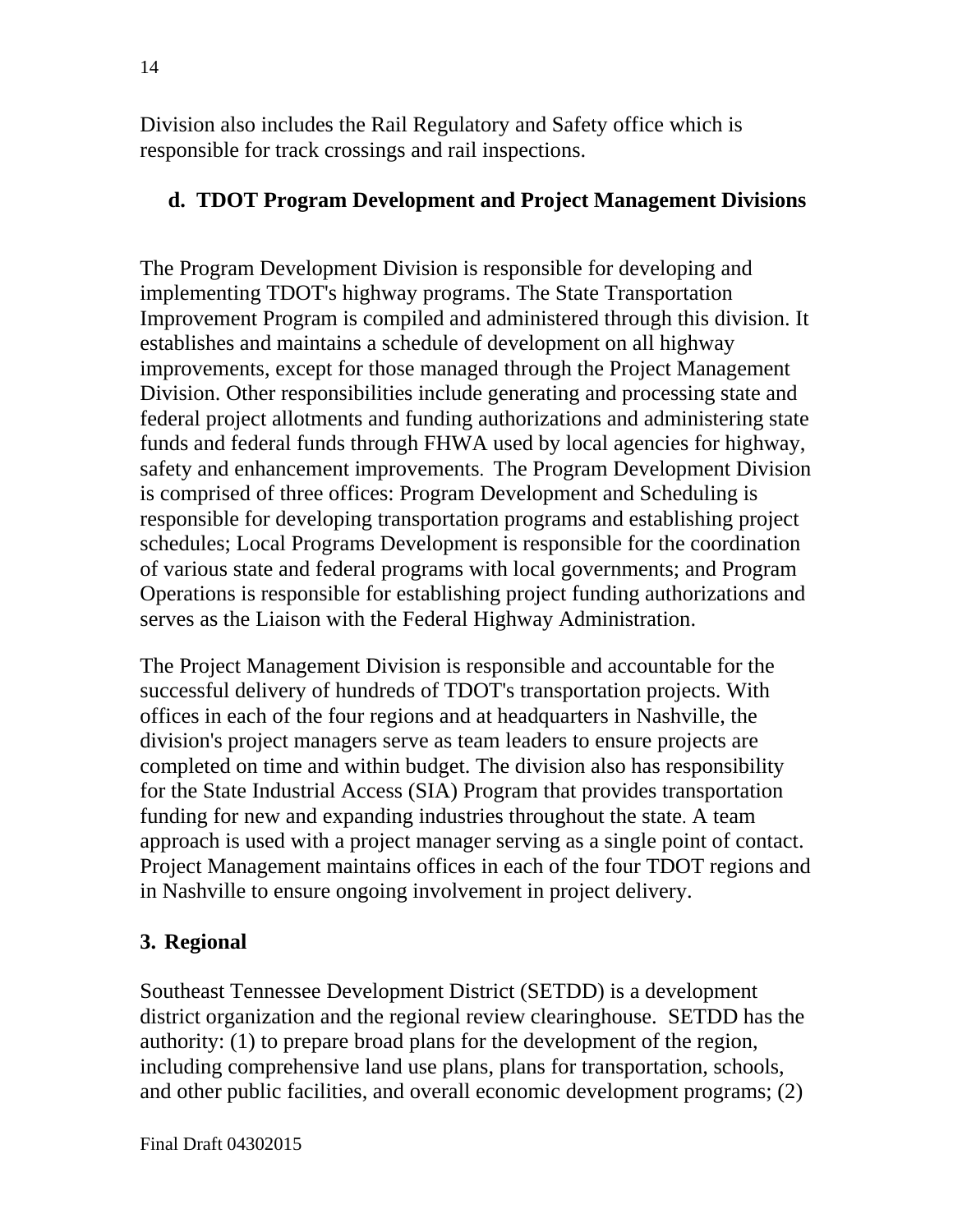to review and make recommendations on projects which affect regional development; (3) to prepare and disseminate data on the economic and community resources of the region; (4) to receive and expend funds for planning, research, coordination, and other activities of the work program; (5) to cooperate and coordinate activities with local and state planning agencies and with Federal agencies responsible for planning; (6) to recommend projects which will enhance the development of regional resources; and (7) to contract with local planning agencies for preparation of specific documentation and plans.

Many of these functions and responsibilities require close coordination with transportation facilities and services. SETDD's role is to assist in the close coordination of their responsibilities and the transportation planning process.

SETDD also houses the Southeast Tennessee RPO which is represented on the TCC to improve coordination on transportation planning, programming, and implementation between the MPO and the adjoining RPO.

#### **4. Cleveland Urban Area Transit**

The Cleveland Urban Area Transit System (CUATS) is the operator of the local transit system and is under the management of the Southeast Tennessee Human Resources Agency (SETHRA). In addition to transit operations, CUATS staff serves on the TCC and coordinate in different aspects of transit planning, programming, and implementation, including planning for necessary linkages with the bicycle/pedestrian system.

#### **5. Other Local**

Chief Elected Officials of each local MPO jurisdiction are concerned with a wide range of transportation policy decisions. These officials, because of their respective roles, serve on the Executive Board of the Cleveland Area Metropolitan Planning Organization, either in a permanent seat or in a seat rotated annually among those jurisdictions with significantly less land area and population within the MPO (APPENDIX A). Coordination and communication with the appropriate local legislative body is the responsibility of the Executive Board Representatives from that jurisdiction.

The annually rotating seat is shared by a portion of unincorporated McMinn County and the cities of Charleston and Calhoun, and neither of these would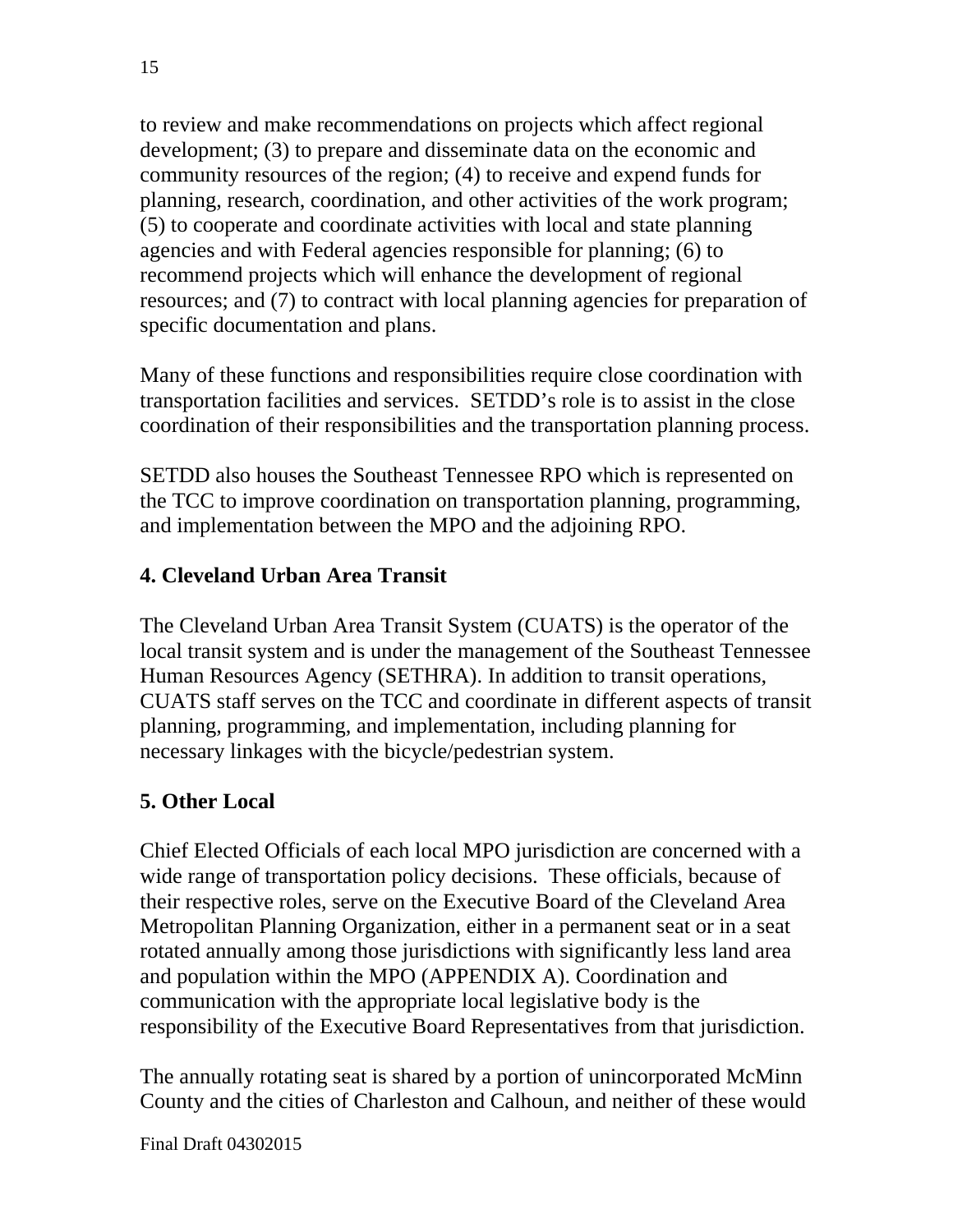comprise as much as 10% of the MPO's land area or population. Individually, these areas are represented by local government jurisdictions outside of or in addition to Cleveland and Bradley County, but the populations in each case were under 1000 people in 2010.

The Cleveland/Bradley County Greenway Board, along with interested citizens, provide in-put on planning, programming, and implementation of Greenway and bicycle/pedestrian projects. Much of this effort intersects with the work of the MPO.

Input is received from local planning commissions, planning staff, utilities, economic development staff, and others related to urban growth, land use, economic development, etc. and the impact these have upon transportation resources. Similar input is received from organizations operating in nearby jurisdictions outside the MPO or regionally, to understand the effects on transportation facilities at a regional scale.

#### **B. Administrative and Technical Officials/Advisory Boards and Commissions**

Chief Administrative and Technical positions i.e., City Manager, Planning Directors, Public Works Director, Traffic Engineers and regional service providers are directly concerned with the implementation of transportation policy decisions. These individuals are designated to serve as the Technical Coordinating Committee (APPENDIX C). Should any such positions become vacant and/or reclassified, the Executive Board Member for that respective MPO jurisdiction may designate, in writing, an alternate representative.

Coordination and communication with Advisory or Technical Boards and Commissions (Such as Planning Commissions) is the responsibility of the Administrative and Technical Officials serving on the Technical Coordination Committee. An important role of TCC members is in achieving consistency between local planning and implementation documents (General Plan, Major Street Plan, Capital Improvements Program, etc.) and the plans, strategies and implementation by the MPO.

**C. Other Governmental and Quasi-Governmental Agencies**  Other transportation agencies or providers may also provide input to the MPO due to their technical expertise or unique role as transportation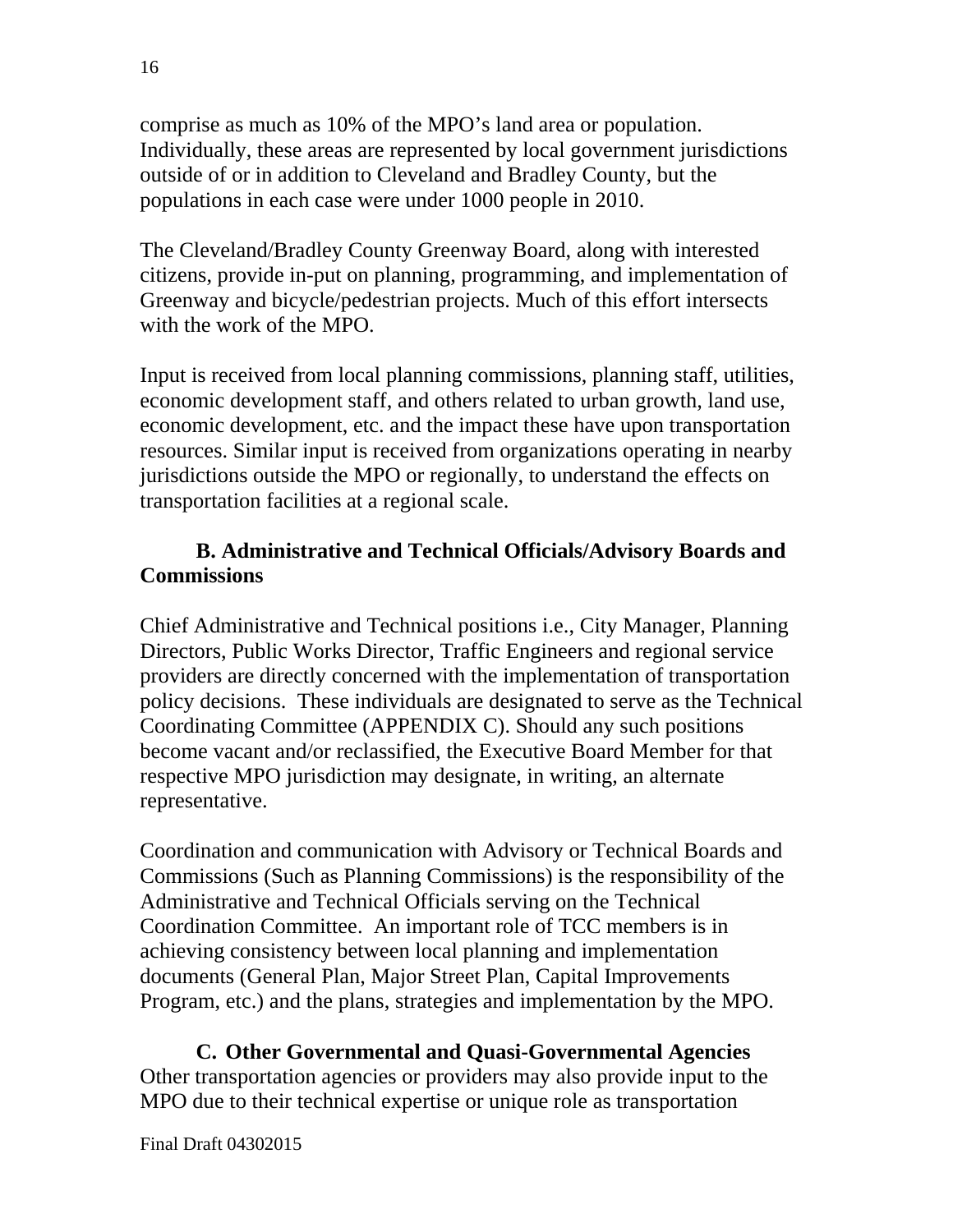providers. Generally these organizations will be represented on the TCC and will provide input to the Executive Board through the TCC. This is especially true of transit service providers such as the Southeast Tennessee Human Resources Agency.

#### **D. Cooperative Financial Planning and Information Sharing**

The MPO, TDOT, and the Cleveland Urban Area Transit System will cooperate in developing and sharing information related to the development of financial plans that support the metropolitan transportation plan and the metropolitan Transportation Improvement Program, and the development of the annual listing of obligated projects.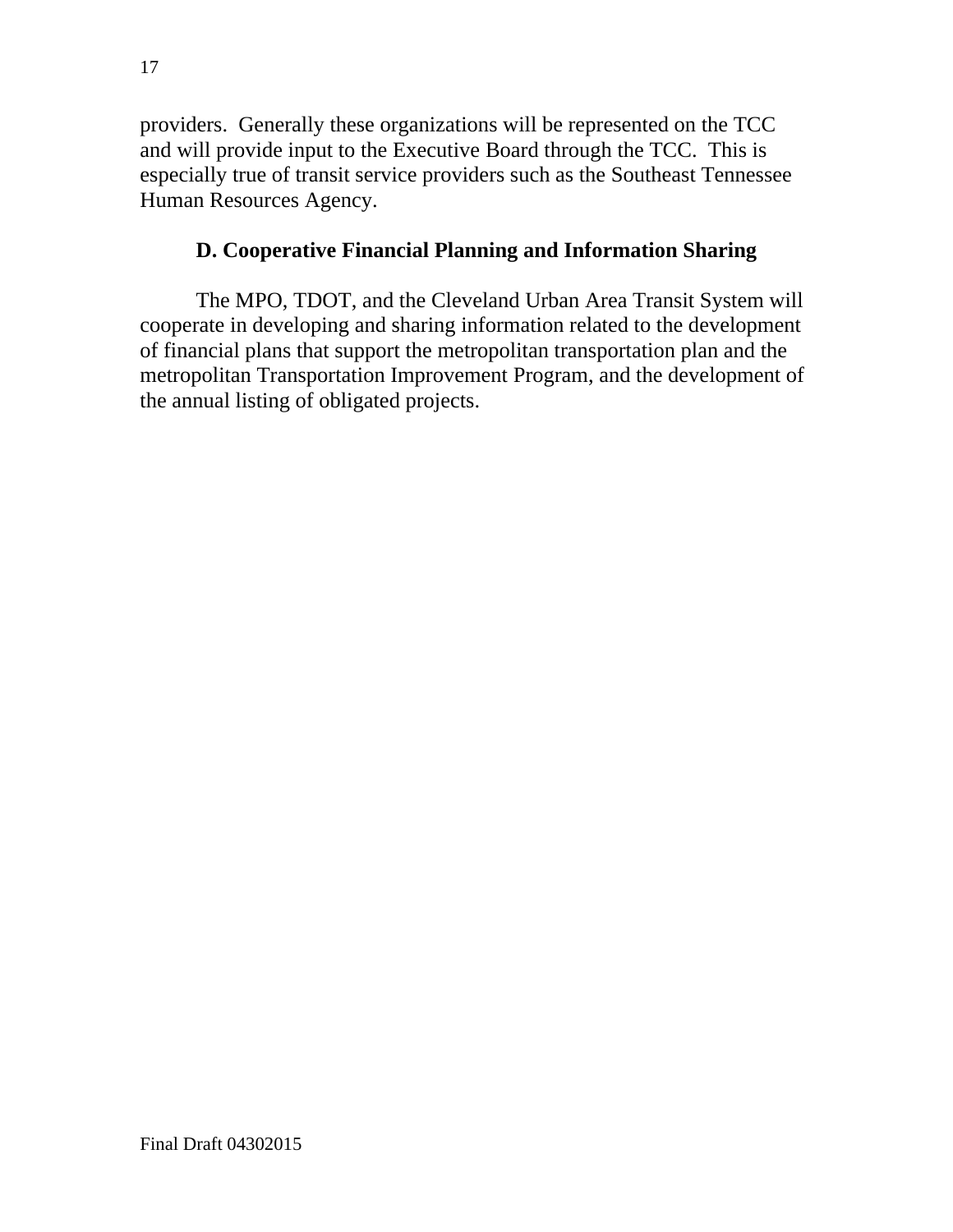#### **Chapter IV Planning Process**

#### **A. Transportation Planning Functions and Process**

The MPO has the responsibility for ensuring long term continuing, comprehensive and coordinated transportation planning for the study area. To meet this requirement, the MPO is responsible for the following:

- Preparation of an annual Unified Planning Work Program (UPWP) identifying the tasks to be accomplished by the MPO that fiscal year.
- Development of data and analysis for transportation planning decisions
- Preparation of a Transportation Improvement Program (TIP) identifying and prioritizing projects to be implemented during the time period of the Program and meeting Federal and state requirements.
- Development and maintenance of a Long Range Transportation Plan and associated documents identifying needed transportation improvements and services in the study area. This plan shall meet the appropriate state and Federal requirements.
- Support for the transportation planning efforts of the member jurisdictions and the Tennessee Department of Transportation, as identified in the work program.
- Other requirements as identified in the existing Surface Transportation Act as amended and other state and Federal statutes.
- Development and maintenance of a transportation related air quality planning program to meet and maintain the national clean air standards, if or when required by law.
- Development of the annual listing of obligated projects.

#### **B. Study Area**

The study area, or metropolitan area, for the Cleveland Area Metropolitan Planning Organization is the area within the red dashed line shown in the map under Chapter I Section C of this Prospectus on page 5.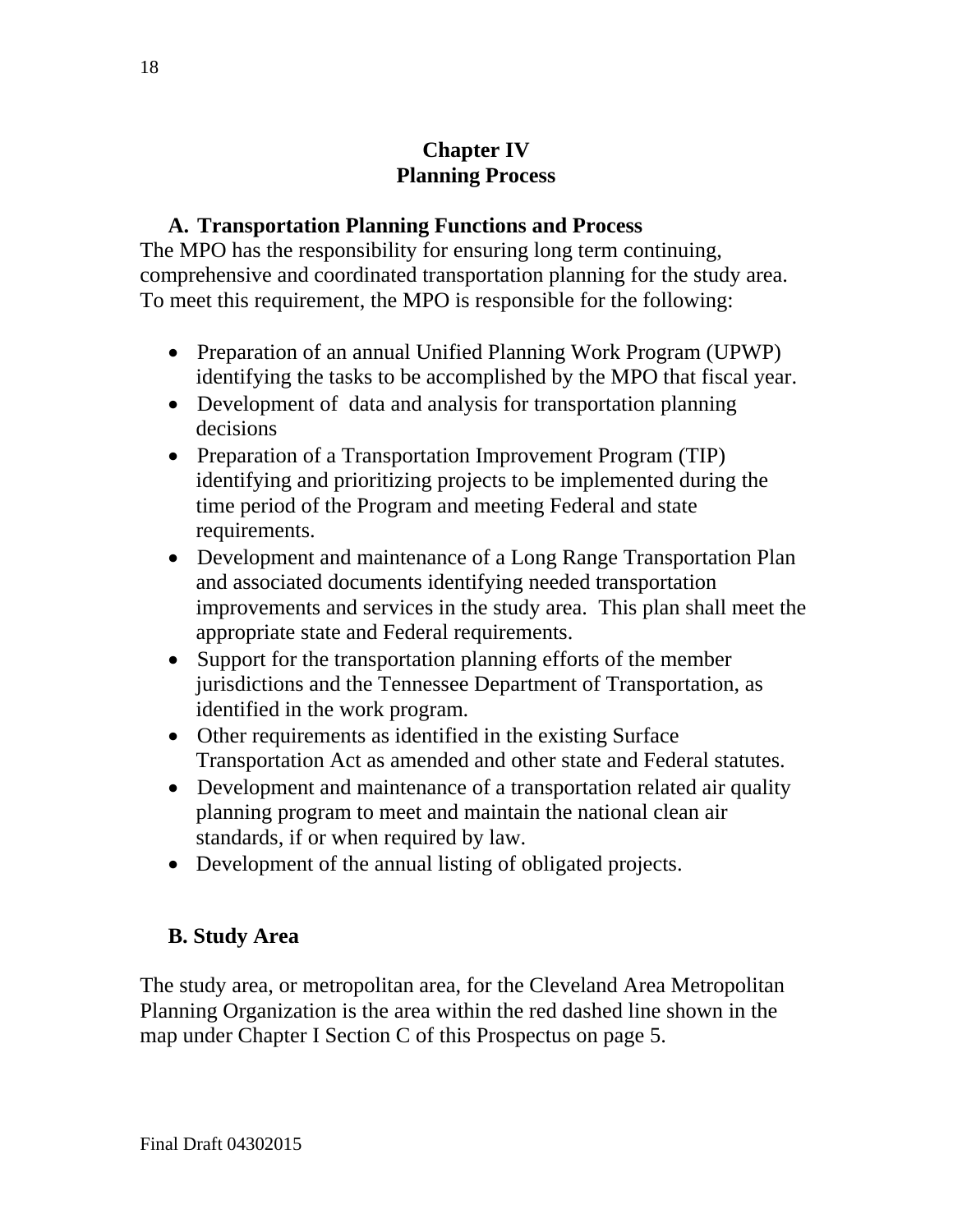#### **C. MPO Membership**

Representation on the MPO Executive Board shall be afforded to the Chief elected official of Bradley County and the City of Cleveland. Chief elected officials of McMinn County, the City of Charleston, and the City of Calhoun shall share one MPO Executive Board seat that rotates annually among them in the order just given. The rotation shall begin with McMinn County, followed by Charleston, followed by Calhoun, and the annual period for the rotation shall begin in the month of the MPO meeting following the final approval of the Prospectus amendment establishing the rotating seat. The Governor of Tennessee and the Executive Director of SETHRA shall likewise have seats on the MPO Executive Board.

#### **D. Amendments to Prospectus**

This prospectus may be amended by a majority vote of the Executive Board membership. Amendment proposals must be presented in writing at a Board meeting for consideration and may be adopted at an ensuing meeting.

#### **Administration**

The Transportation Planning Coordinator, through direction of the Executive Board and Technical Coordination Committee are responsible for performing the administrative tasks required to maintain coordination of the transportation planning process, and the Technical Coordination Committee is responsible to the Executive Board for maintaining coordination of program implementation on a continuing basis. The Transportation Planning Coordinator and staff will be responsible for the following administrative functions:

- Documentation of all transportation meeting proceedings and dissemination thereof to all participants to the process.
- Monitoring of all MPO sponsored activities and studies including the preparation of minor amendments reflecting policy objectives and changing standards.
- Preparation of contracts, agreements and memoranda of understanding.
- Coordination with Executive Board to assure proper execution of all contracts, agreements and memoranda of understanding.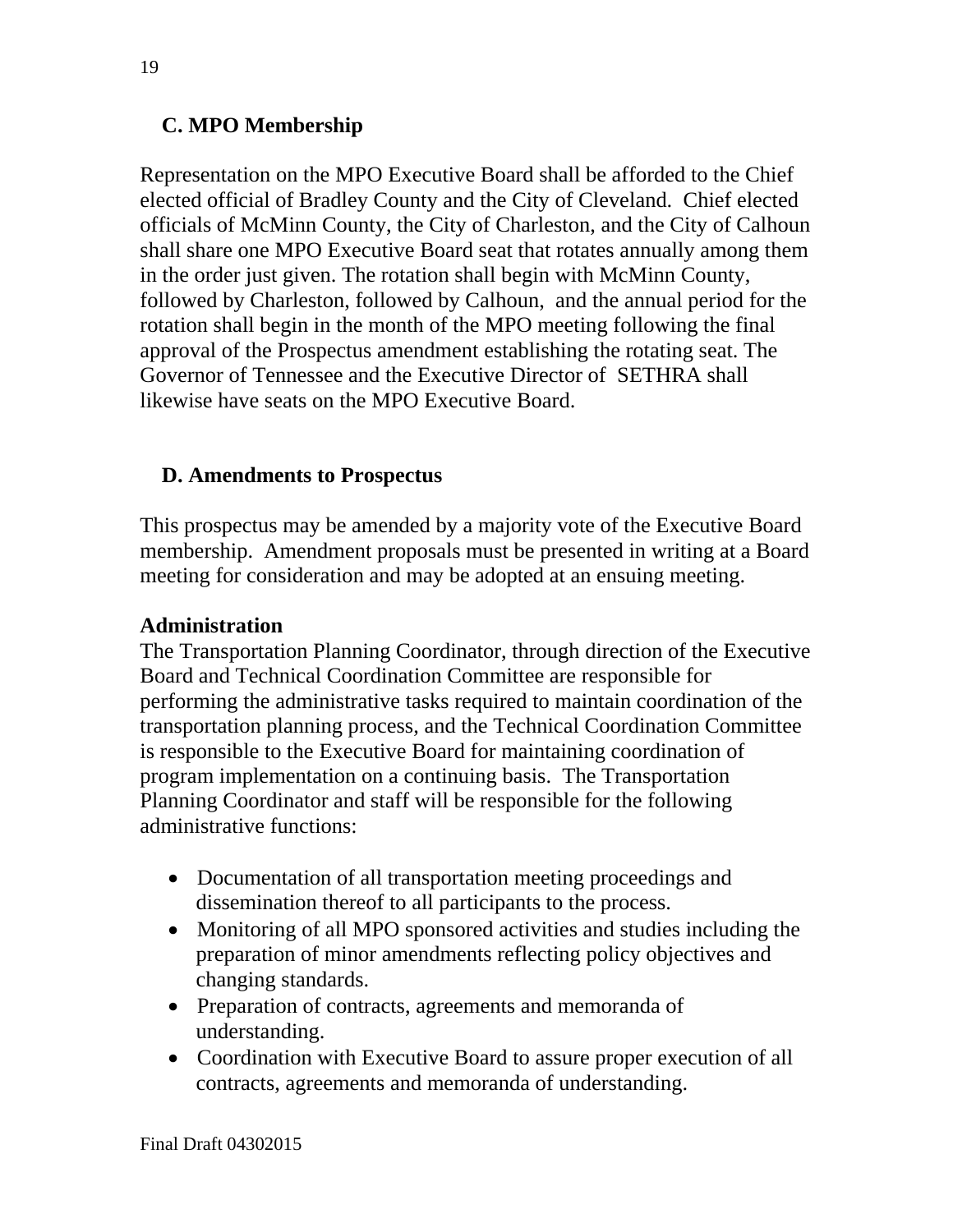- Dissemination of relevant information to public officials and concerned citizens.
- Document performance of overall transportation planning program and specifically the elements as required to maintain certification.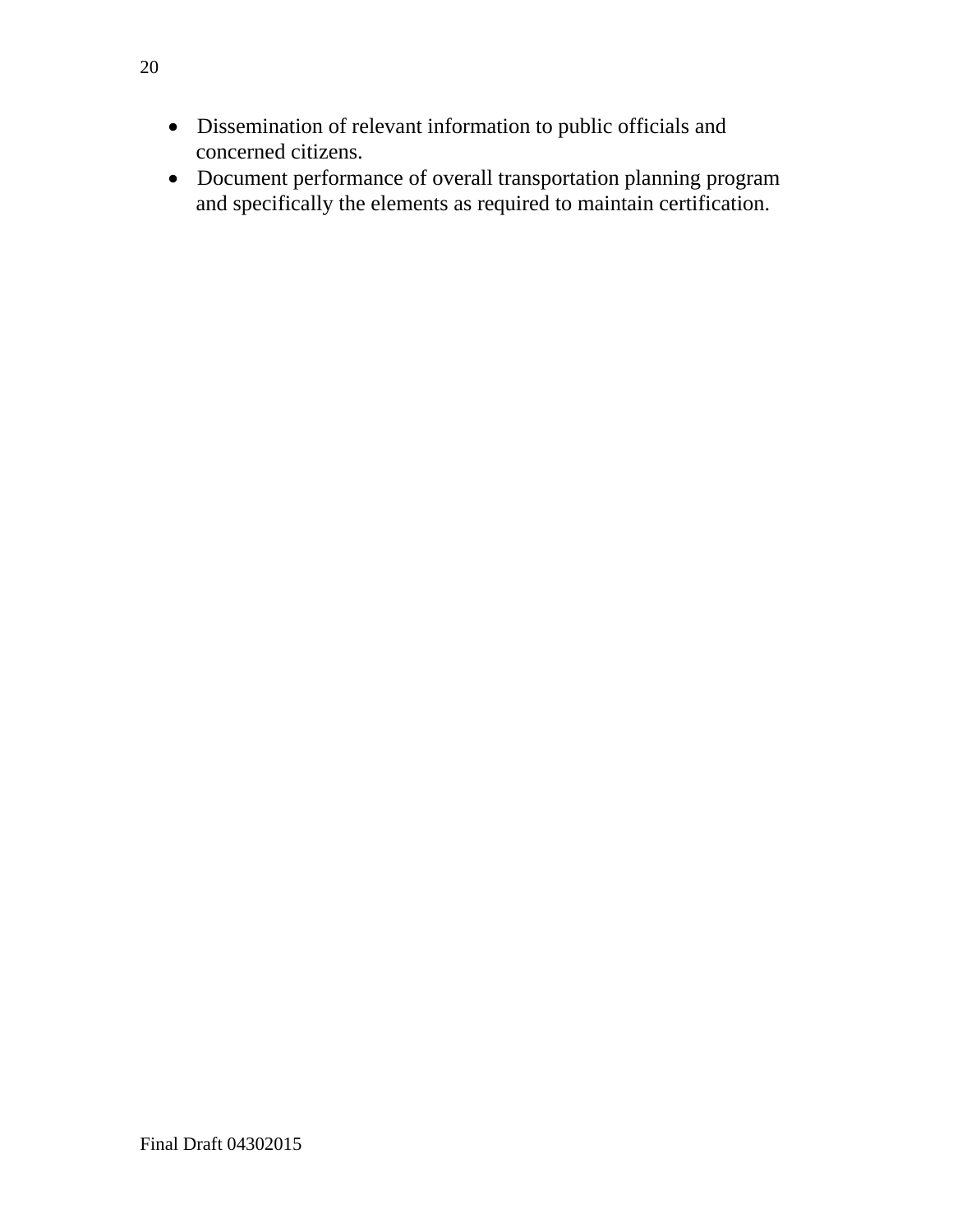### Appendices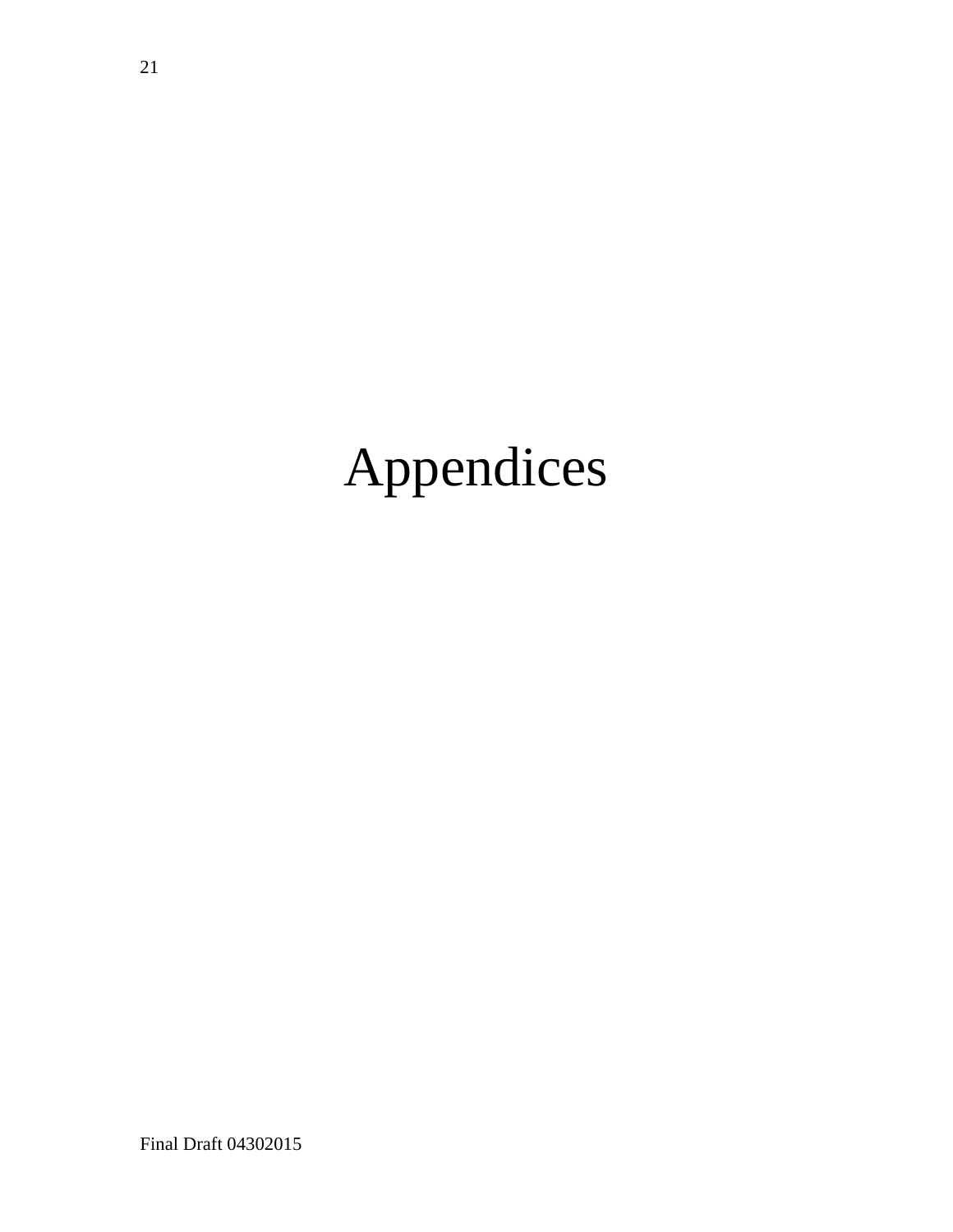### **Appendix A Executive Board Membership**

| <b>Member</b>                     | <b>Representing</b>                                 |
|-----------------------------------|-----------------------------------------------------|
| Governor                          | <b>State of Tennessee</b>                           |
| Mayor                             | City of Cleveland                                   |
| Vice-Mayor                        | City of Cleveland                                   |
| <b>County Executive</b>           | <b>Bradley County</b>                               |
| <b>Executive Director</b>         | <b>Southeast Tennessee</b><br>Human Resource Agency |
| <b>Annually Rotating Position</b> | Mayor McMinn County,<br>Charleston, Calhoun         |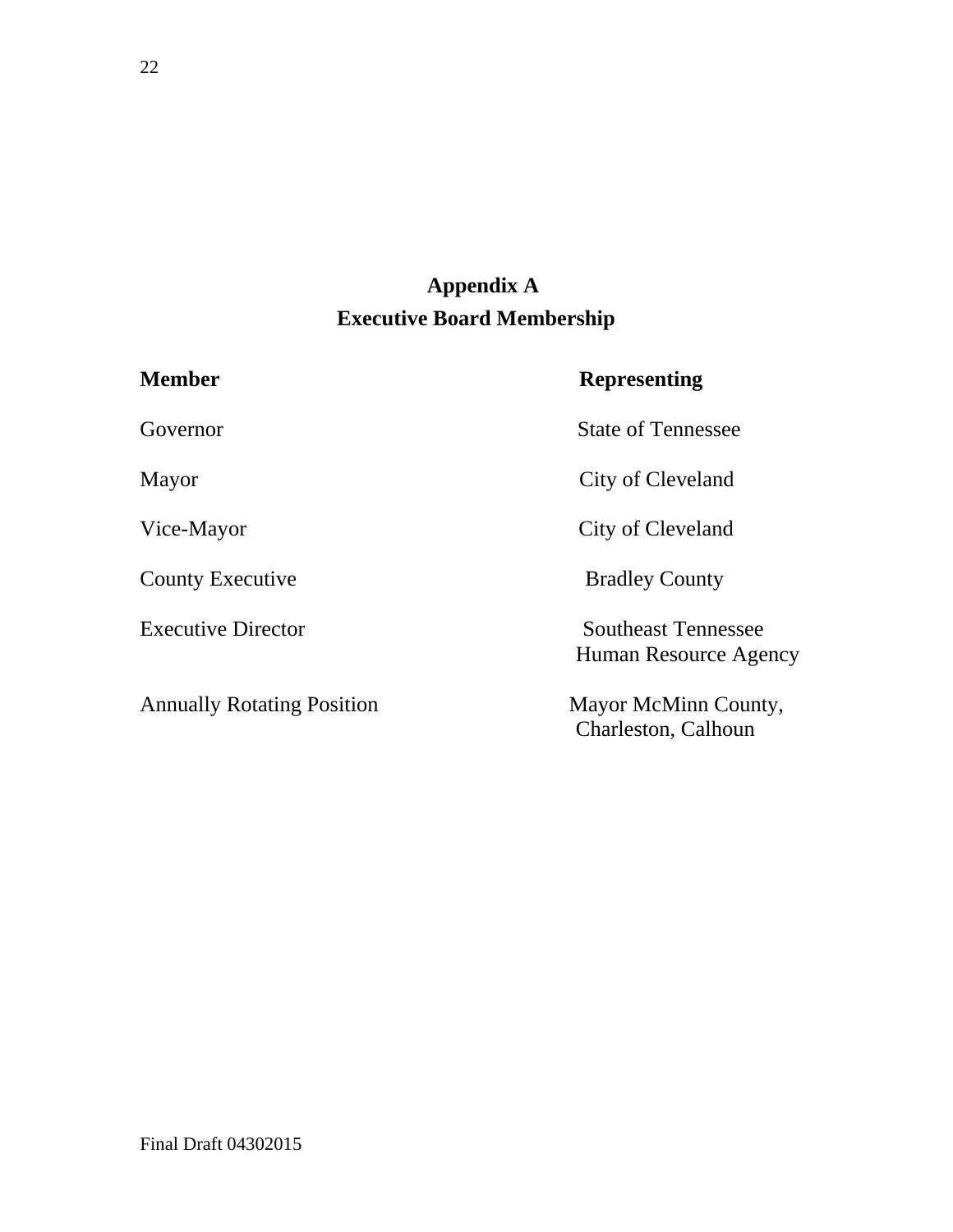#### **Appendix B**

#### **Bylaws of the Cleveland Urban Area Transportation Planning Organization Executive Board**

- Article 1 Name/Study Area
- $\bullet$  Article II Composition
- Article III Responsibilities
- Article IV Organization
- Article  $V$  Duties of Chair
- Article VI Meetings
- Article VII Rules Of Order
- Article VIII Amendment To Bylaws

#### **Article 1 – Name/Study Area**

The name of the organization shall be the Cleveland Urban Area Transportation Planning Organization (MPO) Executive Board. The study area shall include the Cleveland Urban Area as defined by the 2010 Census and additional area in the Metropolitan Planning Area (MPA) boundary as approved by the Governor.

#### **Article II – Composition**

The Executive Board shall be composed of the following elected officials (it is expected that any local government or agency with an MPO Executive Board representative would appoint an alternate should that representative's service be ended by death, illness, criminal indictment or conviction, or other incapacity) :

- Governor, State of Tennessee
- Mayor, City of Cleveland
- Vice Mayor, City of Cleveland
- Mayor, Bradley County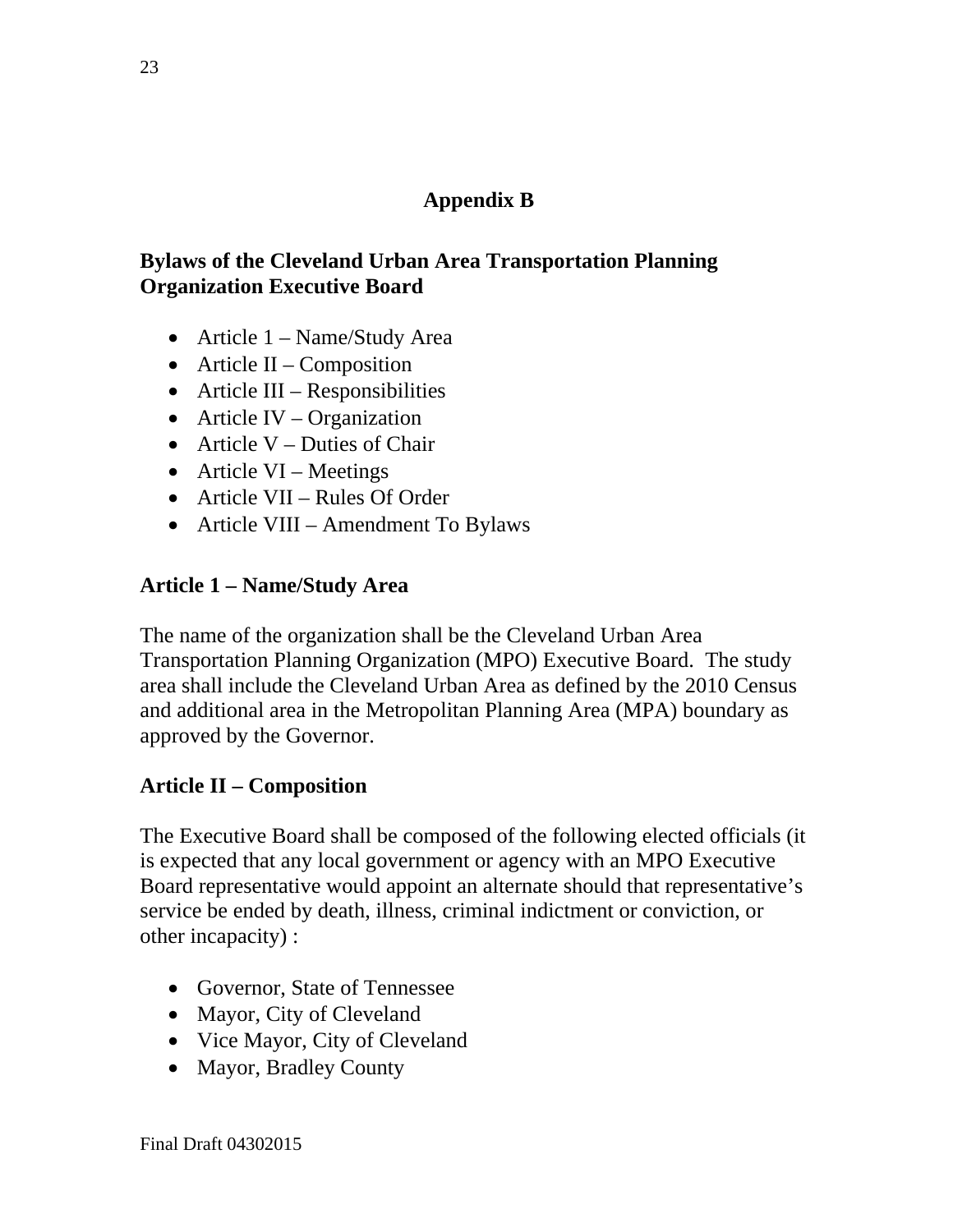- Executive Director of Southeast Tennessee Human Resources Agency
- One of the following who shall occupy a seat to be rotated annually between them: Mayor of McMinn County, Mayor of Charleston, Mayor of Calhoun.

#### **Article III – Responsibilities**

The Executive Board constitutes the forum for cooperative transportation decision making in the Cleveland Urban Area with responsibilities as follows:

- 1. Provide administrative and fiscal control.
- 2. Review and approval of all transportation planning and programming.
- 3. Establish study committees as required ensure cooperative, comprehensive and continuing transportation planning.
- 4. Ensure proper allocation of Federal transportation funds for which the MPO is responsible.
- 5. Carry out the provisions of Federal transportation regulations related to Metropolitan Planning.
- 6. Any cost overruns of projects in the TIP shall be paid from local funds of the respective jurisdictions or any remaining STP funds allocated to that jurisdiction for other projects. The express purpose of the requirement is to ensure that undesignated funds or funds designated for projects of other jurisdictions not be used to fund the cost overrun.
- 7. Unobligated funds that would otherwise be subject for forfeiture will be released by the local MPO for redistribution. STP funds have a viable expenditure period of four (4) years. If a project listed in the TIP cannot be contracted for in the eligible time frame, due to unforeseen circumstances, that money will be returned to the MPO for redistribution. The Executive Board shall give notice to the MPO committees when 36 months have passed from the time of the original allocation.
- 8. The Executive Board shall verify proper allocation of planning and Surface Transportation Program funds in accordance to items # 7 and # 8 listed above.

#### **Article IV – Organization**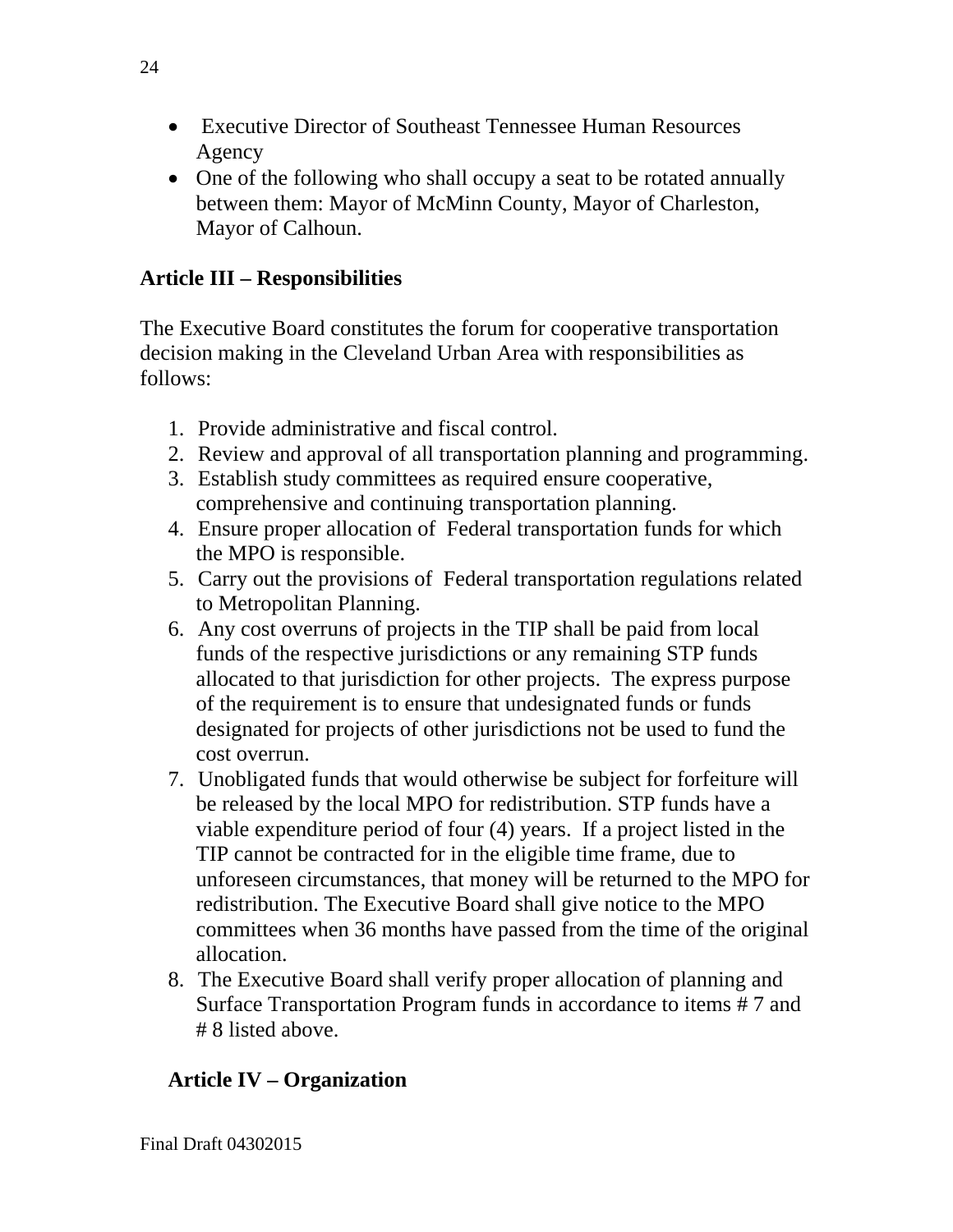- 1. The Mayor of Cleveland shall serve as Chairman of the Executive Board and the Mayor of Bradley County shall serve as Vice Chairman.
- 2. The MPO Transportation Coordinator shall serve as the secretary (non-voting) for the Executive Board.

#### **Article V - Duties of Chair**

- 1. The Chair, or in his/her absence, the Vice Chair, shall preside at all meetings of the Executive Board.
- 2. The Chair shall authenticate, by his/her signature, all resolutions adopted by the Executive Board.
- 3. The Chair, or his/her designated representative, may represent the Executive Board of hearings, conferences or other events as required.
- 4. The Chair may call special meetings when necessary. In the absence or refusal of the Chair, a majority of the executive Board may call a special meeting.

#### **Article VI – Meetings**

- 1. The Executive Board shall meet at least quarterly as required to accomplish administrative control of the planning process and maintain certification, but may be more frequent as herein elsewhere indicated.
- **2.** Each Executive Board member may designate, in writing, a representative to serve at meetings during said member's absence.
- 3. The presence of a simple majority of the Executive Board membership or designated representatives at Board meetings shall constitute a quorum for business transaction.
- 4. Each Executive Board member shall have one vote.

#### **Article VII – Rules of Order**

1. The Executive Board shall generally conduct business as prescribed in Robert's Rules of Order Revised unless prescribed otherwise by amendment to these Bylaws.

#### **Article VIII – Amendment to Bylaws**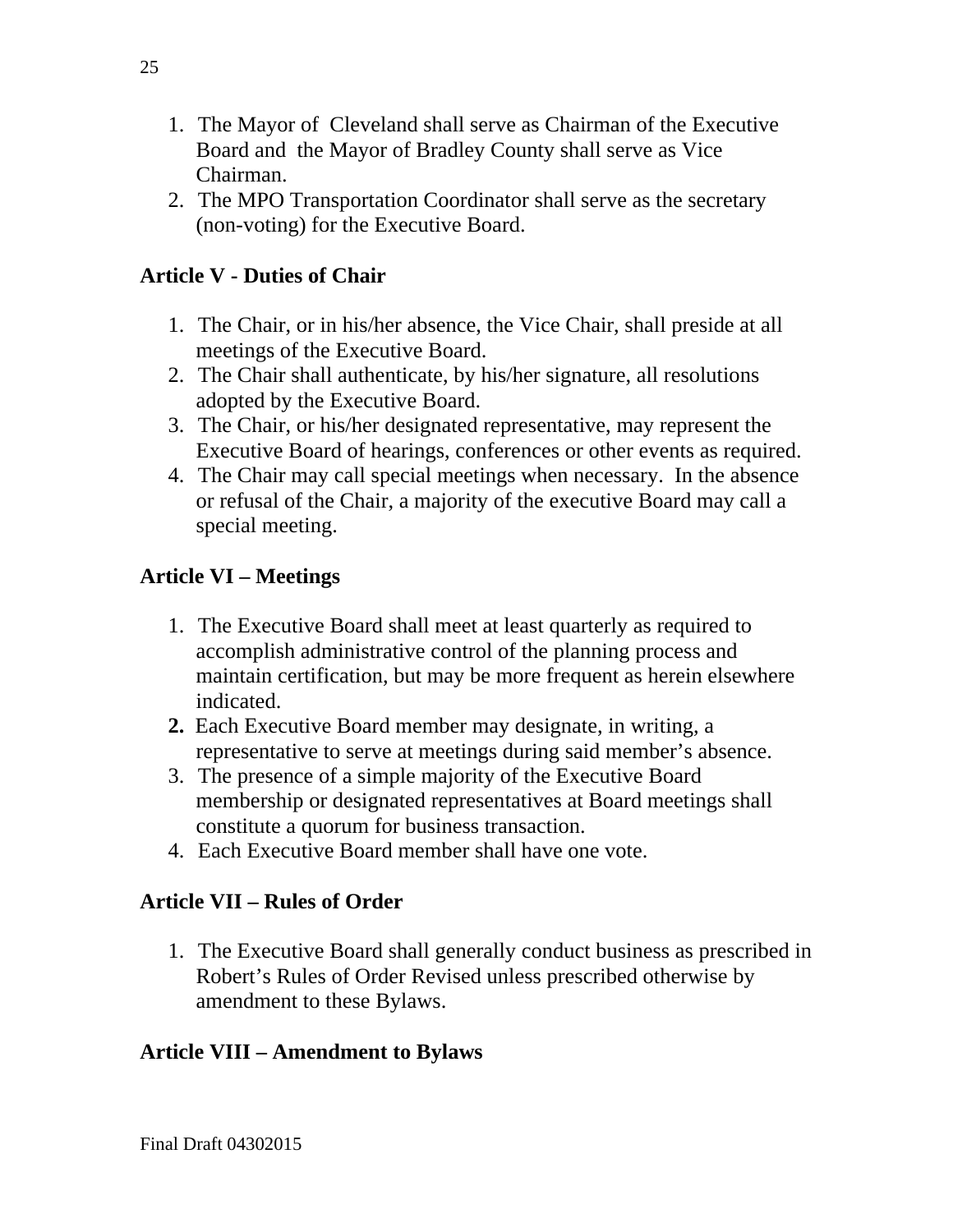1. These Bylaws can be amended at any regular meeting of the Board by a majority vote of the voting membership, provided that the amendment has been submitted in writing at the previous regular meeting.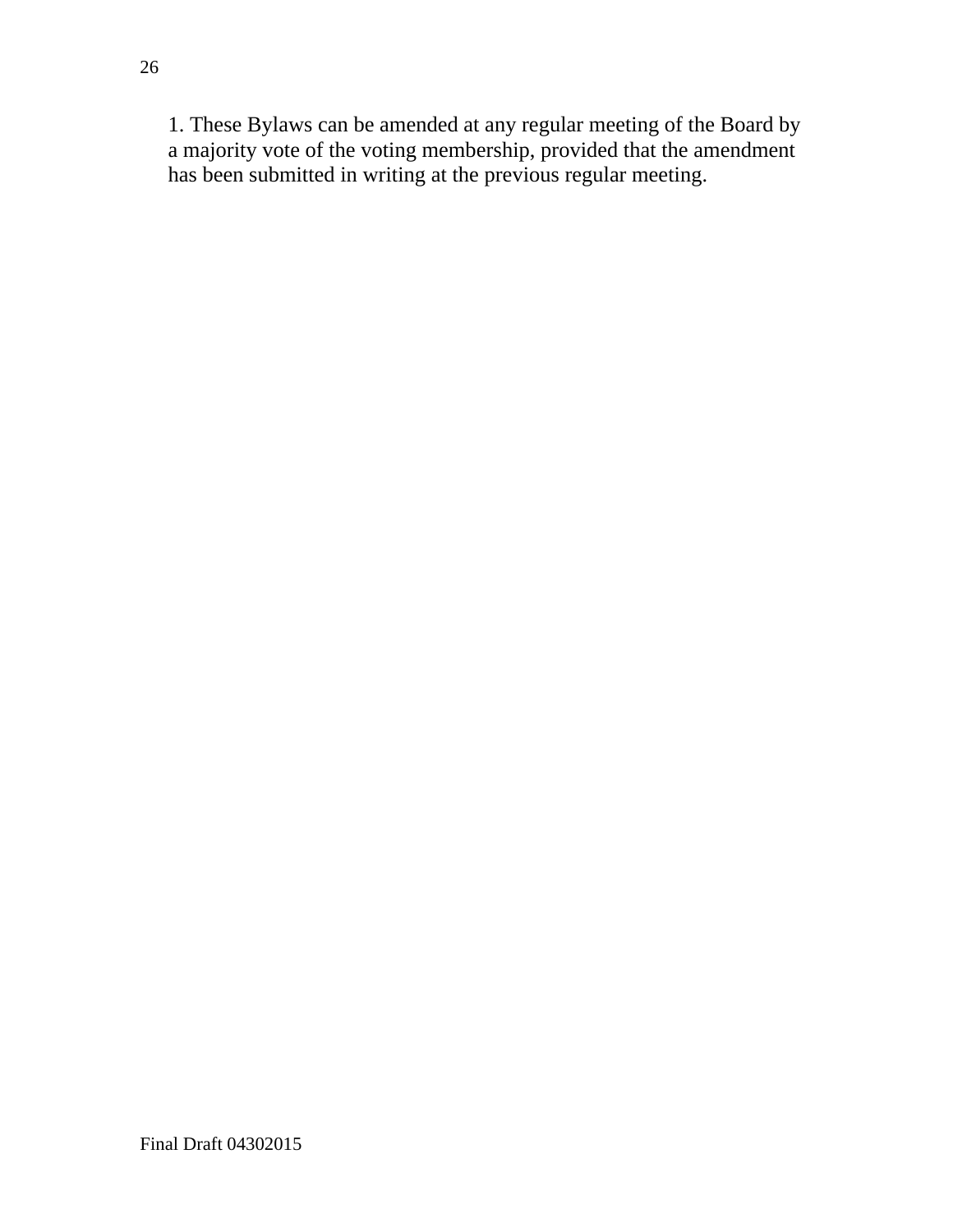#### **Appendix C Technical Coordinating Committee Membership**

| <b>Member</b>                     | <b>Representing</b>                    |
|-----------------------------------|----------------------------------------|
| <b>Public Works Director</b>      | City of Cleveland                      |
| Director                          | Cleveland Urban Area Transit<br>Agency |
| Development & Eng Svcs Director   | City of Cleveland                      |
| <b>Finance Director</b>           | City of Cleveland                      |
| <b>Planning Director</b>          | City of Cleveland                      |
| <b>City Engineer</b>              | City of Cleveland                      |
| <b>Assistant City Engineer</b>    | City of Cleveland                      |
| City Manager                      | City of Cleveland                      |
| <b>Assistant City Manager</b>     | City of Cleveland                      |
| <b>Traffic Signal Coordinator</b> | <b>Cleveland Utilities</b>             |
| <b>County Mayor Designee</b>      | <b>Bradley County</b>                  |
| <b>County Planner</b>             | <b>Bradley County</b>                  |
| Road Superintendent               | <b>Bradley County</b>                  |
| <b>MPO Board Appointee</b>        | <b>McMinn County and Calhoun</b>       |
| <b>MPO Board Appointee</b>        | <b>Charleston and Bradley County</b>   |
| Final Draft 04302015              |                                        |